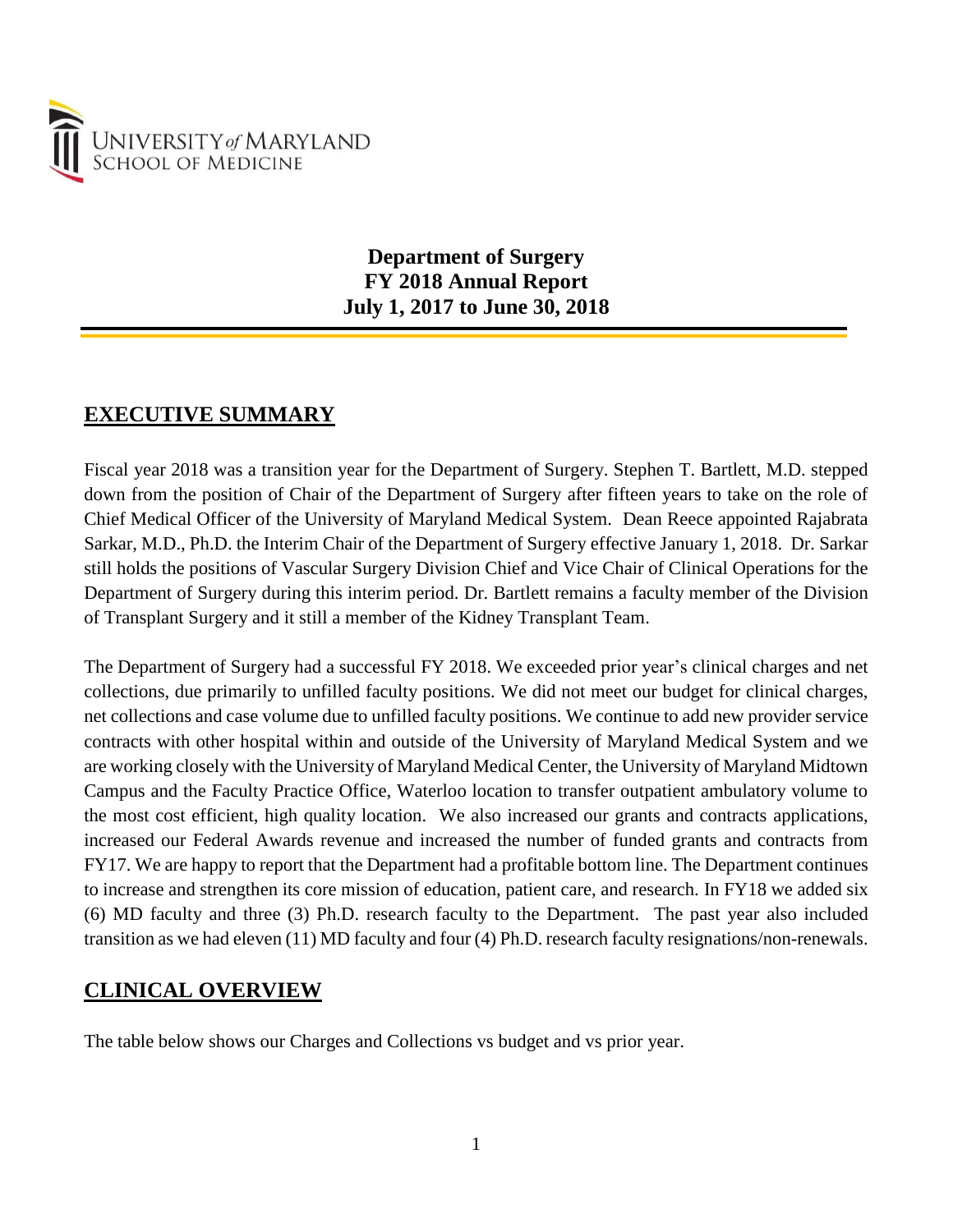|             |                       |                                     |           | $\%$     |              |              | $\frac{0}{0}$ |
|-------------|-----------------------|-------------------------------------|-----------|----------|--------------|--------------|---------------|
|             | FY18 Year- FY17 Year- |                                     |           |          |              |              |               |
|             | End                   | End                                 | Variance  | Variance | FY18 Budget  | Variance     | Variance      |
| Charges     | \$88,336,794          | $ $86,537,724 \mid $1,799,070 \mid$ |           | 2.08%    | \$92,044,391 | (S3,707,597) | $-4.03%$      |
| <b>Net</b>  |                       |                                     |           |          |              |              |               |
| Collections |                       | $$25,521,031$ $$25,317,000$         | \$204,031 | 0.81%    | \$26,879,197 | (S1,358,166) | $-5.05\%$     |

We had four (4) highly productive faculty members leave in FY18 (Drs. Kon, Alexander, Leeser & Hoehn) that accounted for the majority of our negative charge and collection variance in FY18. Dr. Kon and Dr. Hoehn were replaced during fiscal year 2018, but Dr. Leeser and Dr. Alexander were not.

The Table below shows our case volume vs budget and vs prior year.

|             |             |             | \$       | $\%$     |             | \$       | $\%$      |
|-------------|-------------|-------------|----------|----------|-------------|----------|-----------|
|             | <b>FY18</b> | <b>FY17</b> |          |          |             |          |           |
|             | Year-End    | Year-End    | Variance | Variance | FY18 Budget | Variance | Variance  |
| Total       |             |             |          |          |             |          |           |
| Cases       | 12,026      | 12,309      | (283)    | $-2.30%$ | 12,965      | (939)    | $-7.24%$  |
|             |             |             |          |          |             |          |           |
| <b>UMMC</b> | 8,591       | 8,828       | (237)    | $-2.68%$ | 9,585       | (994)    | $-10.37%$ |
| Non-        |             |             |          |          |             |          |           |
| <b>UMMC</b> | 3,435       | 3,481       | (46)     | $-1.32%$ | 3,380       | 55       | 1.63%     |

As the Department continues to expand our locations throughout the State of Maryland, we are also seeing a shift in case volume from UMMC to other locations. New locations that offered operating room/ procedure room options that were added in FY18 include Waterloo, Bon Secours and our new officebased laboratory (OBL). Non-UMMS locations that we have increased case location in FY18 include Hanover Hospital in Hanover, PA and St. Agnes Hospital.

The Tables below show our case volume by location and by growth.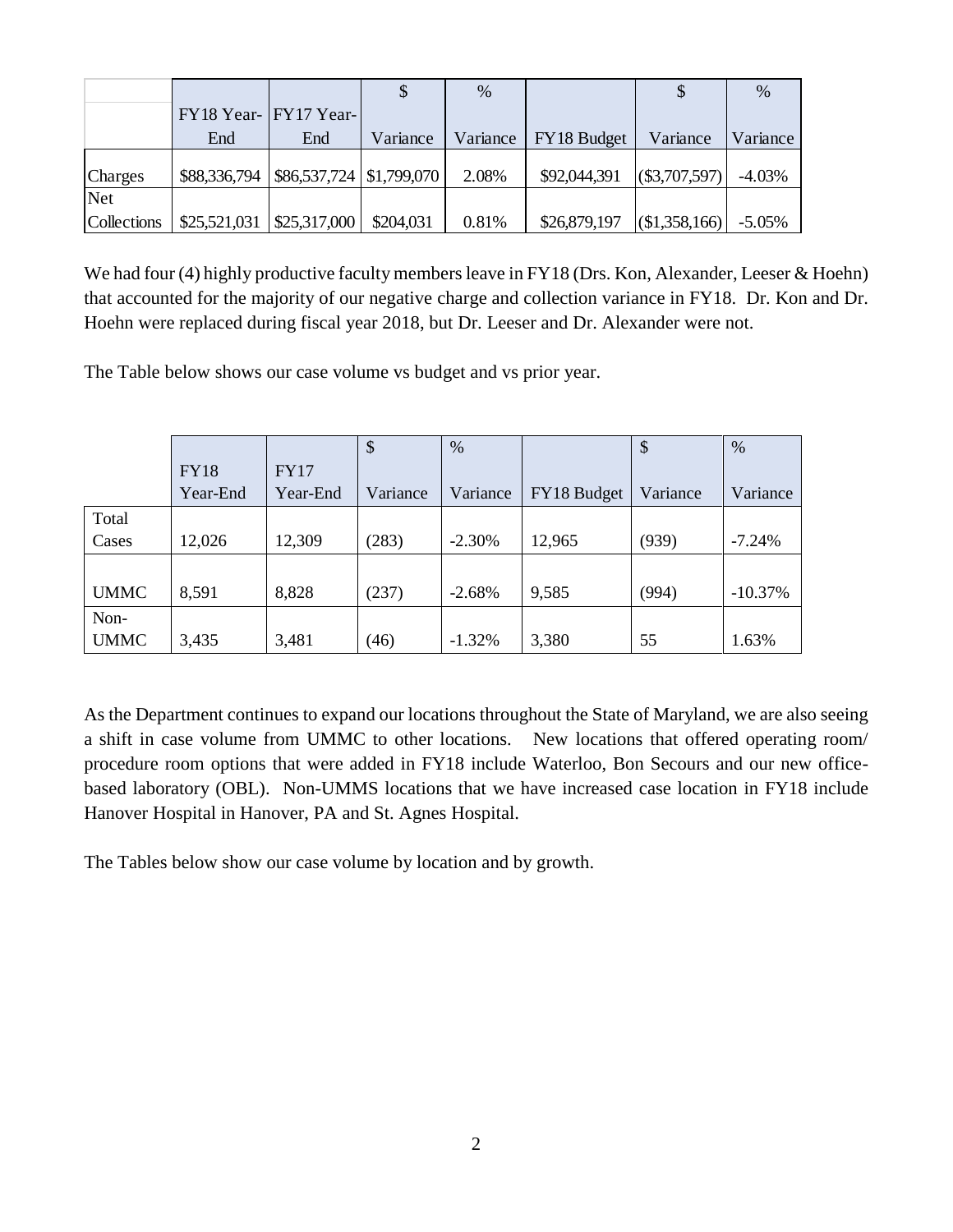| Location (sorted by UMMS_FPI vs. | FY18 Year- | FY17 Year-     |                |            | <b>FY18</b>      |                  |            |
|----------------------------------|------------|----------------|----------------|------------|------------------|------------------|------------|
| Non-UMMS, FPI)                   | End        | End            | # Variance     | % Variance | <b>Budget</b>    | # Variance       | % Variance |
| <b>TOTAL CASES</b>               | 12,026     | 12,309         | $-283$         | $-2.3%$    | 12,965           | $-939$           | $-7.2\%$   |
| <b>UMMS/FPI</b>                  | 11,039     | 11,420         | $-381$         | $-3.3%$    | 12,156           | $-1,117$         | $-9.2%$    |
| FPI OBL                          | 34         | $\Omega$       | 34             | 0.0%       | $\theta$         | 34               | 0.0%       |
| FPI_URO ASC                      | 631        | 689            | $-58$          | $-8.4%$    | 666              | $-35$            | $-5.3%$    |
| FPI_WATERLOO                     | 15         | $\overline{0}$ | 15             | 0.0%       | $\boldsymbol{0}$ | 15               | 0.0%       |
| UM_BWMC                          | 40         | 59             | $-19$          | $-32.2%$   | $\Omega$         | 40               | 0.0%       |
| <b>UM_MIDTOWN</b>                | 496        | 540            | $-44$          | $-8.1%$    | 611              | $-115$           | $-18.8%$   |
| UM PGH/ CathLab                  | 237        | 137            | 100            | 73.0%      | 205              | 32               | 15.6%      |
| <b>UM ROI</b>                    | 13         | 14             | $-1$           | $-7.1%$    | 30               | $-17$            | $-56.7%$   |
| UM SJMC                          | 234        | 289            | $-55$          | $-19.0%$   | 267              | $-33$            | $-12.4%$   |
| UM SRH CHESTER RIVER             | 136        | 103            | 33             | 32.0%      | 161              | $-25$            | $-15.5%$   |
| <b>UM SRH-EASTON</b>             | 147        | 233            | $-86$          | $-36.9%$   | 211              | $-64$            | $-30.3%$   |
| UM_UCMC                          | 328        | 337            | $-9$           | $-2.7%$    | 300              | 28               | 9.3%       |
| <b>UMMC CATH LAB</b>             | 137        | 191            | $-54$          | $-28.3%$   | 120              | 17               | 14.2%      |
| <b>UMMC PRIMARY</b>              | 8,591      | 8,828          | $-237$         | $-2.7%$    | 9,585            | $-994$           | $-10.4%$   |
| <b>NON-UMMS/FPI</b>              | 987        | 889            | 98             | 11.0%      | 809              | 178              | 22.0%      |
| <b>BON SECOURS</b>               | 79         | $\theta$       | 79             | 0.0%       | 55               | 24               | 43.6%      |
| <b>GBMC</b>                      | 185        | 184            | $\mathbf{1}$   | 0.5%       | 170              | 15               | 8.8%       |
| <b>HANOVER</b>                   | 163        | 132            | 31             | 23.5%      | 150              | 13               | 8.7%       |
| JHHS_HOWARD COUNTY               | $\theta$   | $\theta$       | $\overline{0}$ | 0.0%       | 20               | $-20$            | $-100.0\%$ |
| <b>LLF</b>                       | 142        | 122            | 20             | 16.4%      | 20               | 122              | 610.0%     |
| MedStar_FSH                      | 38         | 42             | $-4$           | $-9.5%$    | 56               | $-18$            | $-32.1%$   |
| <b>MERCY</b>                     | 20         | 13             | $\overline{7}$ | 53.8%      | 20               | $\boldsymbol{0}$ | 0.0%       |
| <b>MERITUS</b>                   |            | 115            | $-115$         | $-100.0\%$ | $\overline{0}$   | $\theta$         | $0.0\%$    |
| <b>SINAI</b>                     | 217        | 220            | $-3$           | $-1.4%$    | 218              | $-1$             | $-0.5%$    |
| <b>ST. AGNES</b>                 | 143        | 61             | 82             | 134.4%     | 100              | 43               | 43.0%      |

The above table depicts our total case volume by system and non-system locations. The Department continues to expand our geographic location by moving and / or adding volume at non-system locations and increasing our provider contracts throughout the State of Maryland.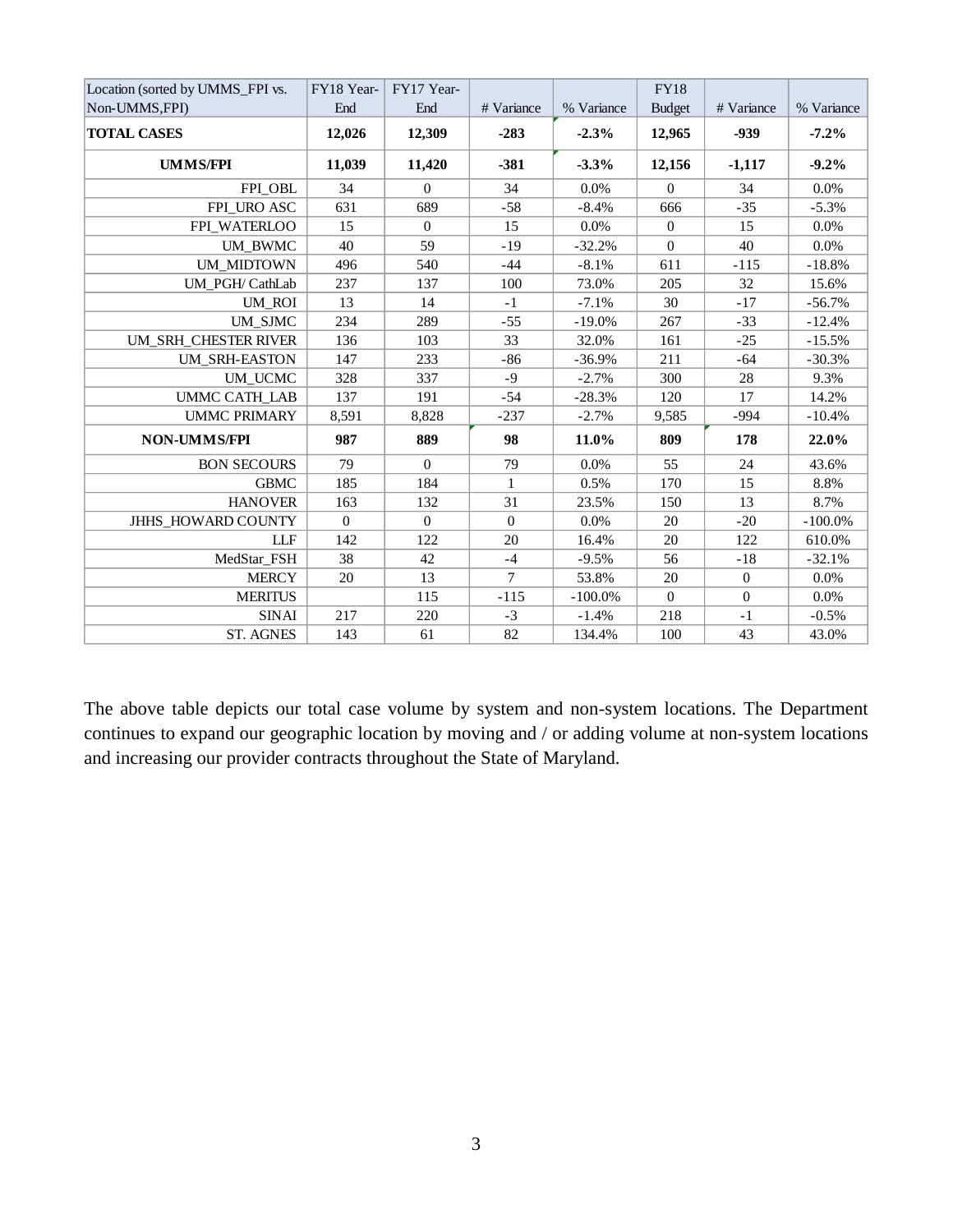|                             | FY18 Year- | FY17 Year- |              |            | <b>FY18</b>   |            |            |
|-----------------------------|------------|------------|--------------|------------|---------------|------------|------------|
| Location (sorted by growth) | End        | End        | # Variance   | % Variance | <b>Budget</b> | # Variance | % Variance |
| <b>TOTAL Cases</b>          | 12,026     | 12,309     | $-283$       | $-2.3%$    | 12,965        | -939       | $-7.2\%$   |
| UM PGH/ CathLab             | 237        | 137        | 100          | 73.0%      | 205           | 32         | 15.6%      |
| <b>ST. AGNES</b>            | 143        | 61         | 82           | 134.4%     | 100           | 43         | 43.0%      |
| <b>BON SECOURS</b>          | 79         | $\theta$   | 79           | $0.0\%$    | 55            | 24         | 43.6%      |
| FPI OBL                     | 34         | $\Omega$   | 34           | 0.0%       | $\Omega$      | 34         | $0.0\%$    |
| UM SRH CHESTER RIVER        | 136        | 103        | 33           | 32.0%      | 161           | $-25$      | $-15.5%$   |
| <b>HANOVER</b>              | 163        | 132        | 31           | 23.5%      | 150           | 13         | 8.7%       |
| <b>LLF</b>                  | 142        | 122        | 20           | 16.4%      | 20            | 122        | 610.0%     |
| FPI WATERLOO                | 15         | $\theta$   | 15           | $0.0\%$    | $\Omega$      | 15         | $0.0\%$    |
| <b>MERCY</b>                | 20         | 13         | $\tau$       | 53.8%      | 20            | $\Omega$   | $0.0\%$    |
| <b>GBMC</b>                 | 185        | 184        | $\mathbf{1}$ | 0.5%       | 170           | 15         | 8.8%       |
| JHHS HOWARD COUNTY          | $\Omega$   | $\Omega$   | $\theta$     | $0.0\%$    | 20            | $-20$      | $-100.0%$  |
| UM ROI                      | 13         | 14         | $-1$         | $-7.1%$    | 30            | $-17$      | $-56.7%$   |
| <b>SINAI</b>                | 217        | 220        | $-3$         | $-1.4%$    | 218           | $-1$       | $-0.5\%$   |
| MedStar FSH                 | 38         | 42         | $-4$         | $-9.5%$    | 56            | $-18$      | $-32.1%$   |
| UM_UCMC                     | 328        | 337        | $-9$         | $-2.7%$    | 300           | 28         | 9.3%       |
| UM_BWMC                     | 40         | 59         | $-19$        | $-32.2%$   | $\Omega$      | 40         | $0.0\%$    |
| UM MIDTOWN                  | 496        | 540        | $-44$        | $-8.1%$    | 611           | $-115$     | $-18.8%$   |
| <b>UMMC CATH_LAB</b>        | 137        | 191        | $-54$        | $-28.3%$   | 120           | 17         | 14.2%      |
| UM_SJMC                     | 234        | 289        | $-55$        | $-19.0\%$  | 267           | $-33$      | $-12.4%$   |
| FPI URO ASC                 | 631        | 689        | $-58$        | $-8.4%$    | 666           | $-35$      | $-5.3%$    |
| <b>UM_SRH-EASTON</b>        | 147        | 233        | $-86$        | $-36.9%$   | 211           | $-64$      | $-30.3%$   |
| <b>MERITUS</b>              |            | 115        | $-115$       | $-100.0\%$ | $\Omega$      | $\Omega$   | $0.0\%$    |
| <b>UMMC PRIMARY</b>         | 8,591      | 8,828      | $-237$       | $-2.7%$    | 9,585         | $-994$     | $-10.4%$   |

The above table depicts our total case volume by growth by location. The Department continues to move and increase volume at more efficient locations including our new OBL, Waterloo. New volume was added at Prince Georges Hospital, St. Agnes Hospital and Bon Secours Hospital.

# **FINANCIAL OVERVIEW**

The Department ending the year with a profit of \$159,408. Although we did not meet our charge or cash collections budget we exceeded prior year in both charges and cash collections. Our top three revenue sources after cash collections are PSC at 23% of total revenue, Provider contract (net of returns) at 17% of total revenue and grant and contract revenue at 10% of total revenue. All three exceeded budget and exceeded prior year. We generated \$4.8M in assessments to the Medical School and the Faculty Physicians, Inc. Due to unfilled faculty positions and unfilled staff positions, we saved a total of \$1,235,976 in expenses in FY18. The Department was successful in reducing operating expenses as well generating an additional \$463,437 savings.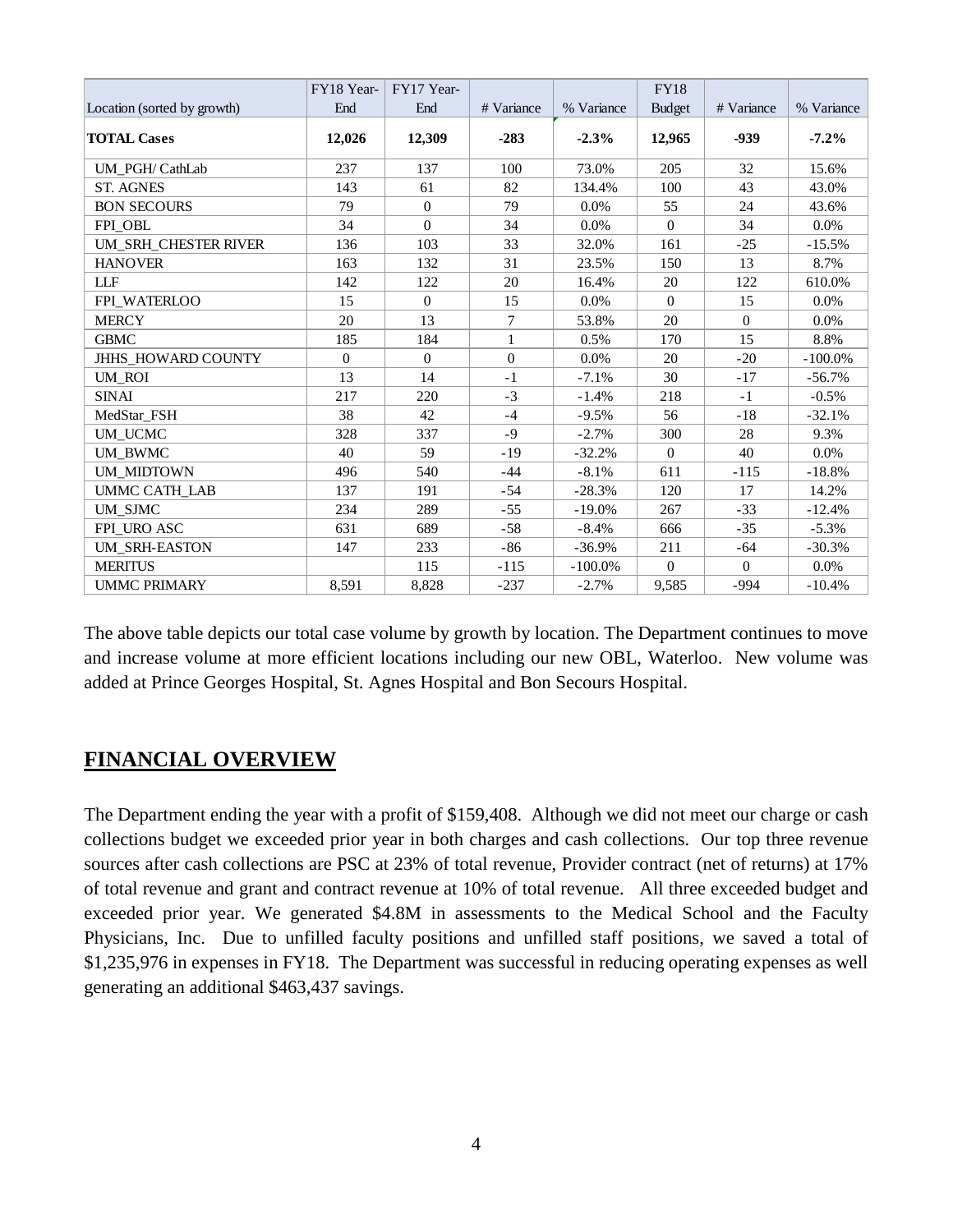# **COST SAVINGS INITIATIVE (CSI)**

In FY 2018, the Department of Surgery continued to collaborate with the UMMC to develop a shared cost savings initiative with the goal to review all inpatient operations and incorporate efficiencies to reduce UMMC's surgical costs while maintaining patient safety, improving quality and outcomes.

The FY18 Dashboard Initiatives included the following five (5) core metrics:

- Pharmaceutical Utilization The Department of Surgery drug utilization is significant, especially within Cardiac, Transplant and Vascular. GOAL, \$100,000 – Reduce total surgery pharmaceutical costs down by 2% of FY17 total cost or \$257.358. We have not just received the FY18 year-end dashboard from the UMMC financial team, but we are estimated that we have met this goals based on data through February 2018.
- On-Time  $1<sup>st</sup>$  Start in the Operating Room Where the Department of Surgery has the first case start of the day in any operating room, frequently that start time I past the expected planned start time (OR open time). GOAL, \$100,000 – Achieve an on-time first case start on at least 40% of the eligible surgical cases. We have not just received the FY18 year-end dashboard from the UMMC financial team, but we are estimated that we have not met this goals based on data through February 2018.
- Discharge Time (Home, Self-Care only) The Department of Surgery's current average discharge time to home is approximately 3:40pm. GOAL, \$100,000 – Achieve a 2:00pm or earlier discharge time on at least 50% of the home, self-care inpatient admissions. We have not just received the FY18 year-end dashboard from the UMMC financial team, but we are estimated that we have not met this goals based on data through February 2018.
- Observed/Expected Length of Stay The Department of Surgery is in the "expected zone" in total, however a few division are below the expected. GOAL, \$100,000 – Bring the division in the red (Surgical Oncology) to the "expected zone" and bring the divisions in the yellow (Cardiac Surgery & Thoracic Surgery) to the "green zone". We have not just received the FY18 year-end dashboard from the UMMC financial team, but we are estimated that we have met this goals based on data through December 2017.
- Observed/Expected Readmissions The Department of Surgery is in the "green zone" in total, however a few division are below the expected. GOAL – Bring the division in the red (Surgical Oncology, General Surgery, Urology, Plastic Surgery, Cardiac Surgery) to the "expected zone" and bring the divisions in the yellow (Transplant & Vascular) to the "green zone". We have not just received the FY18 year-end dashboard from the UMMC financial team, but we are estimated that we have partially met this goal based on data through December 2017.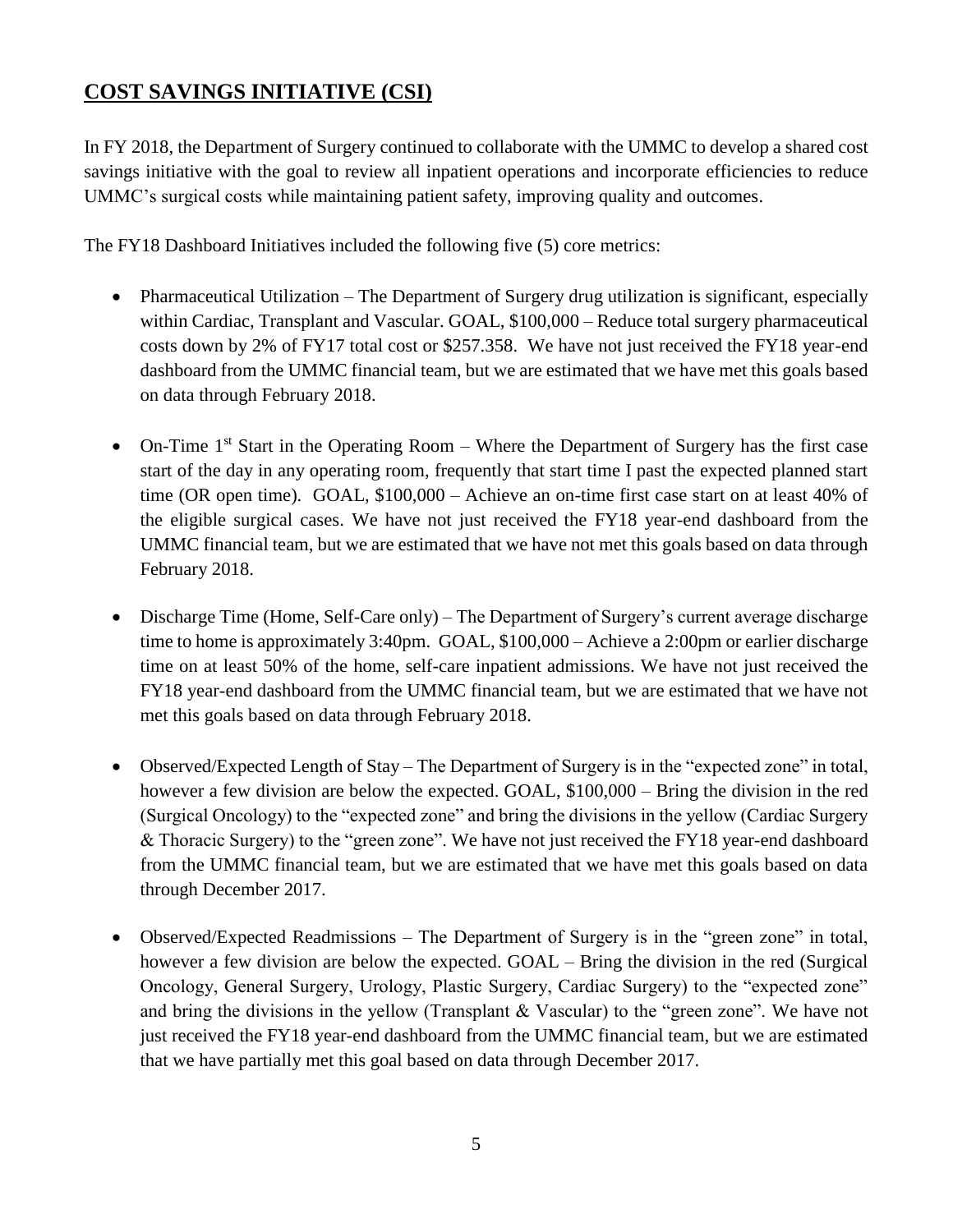The UMMC has eliminated the CSI in FY19 and has replaced it with a Physician Service Contract (PSC) At-Risk Initiative. This initiative does not have a reward option, only a penalty. The penalty is 10% of our PSC or \$1,628,870. This new initiative could create a huge negative swing in our year-end financials since historically we had the opportunity to receive up to \$500,000 in CSI and now we are at-risk of up to \$1,628,870 of our PSC, which represents a \$2,128,870 negative swing. There are six (6) core metrics in FY19. They are as follows (1) Observed/Expected Mortality, (2) Observed/Expected Length of Stay, (3) Direct Variable Cost per Encounter, (4) Hospital Acquired Infections, (5) Readmissions, (6) HCAHPS – Communication with Doctors. As of the filing of this report, we have not received any data for FY19.

# **RESEARCH OVERVIEW**

FY 2018 was a year of changes to the Department of Surgery Research Administration staff and faculty. A new Research Administrator was hired to oversee sponsored research for the Department bringing over 26 years of research administration experience. An additional support position, a Sr. Contracts and Grants Specialist, was added to assist faculty with the submission of proposals and management of their sponsored awards.

Dr. Richard Pierson and his lab left the Department in FY18. After 16 years of a successful research program in the Department, there was a smooth transition for the departure the Pierson Lab by the end of fiscal year. A new program, Cardiac Xenotransplant Development Study, under the direction of Dr. Muhammad Mohiuddin, was funded through United Therapeutics/Lung biotechnology PBC for \$20 million. In addition, the sponsor is funding renovations to MSTF for a new operating room. Planning of the renovation occurred throughout FY18 and construction has begun allowing for the utilization of the space vacated by the Pierson Lab.

Overall, the research mission of the department had a very successful year in FY 2018. The Department submitted 112 new grant applications with 35 applications being funded for a 31% success rate. In FY2018, the Department of Surgery met 6% of the 8% eligible incentive of the faculty incentive plan.

## **RESEARCH**

- **155 Grant Applications this Fiscal Year**
- 138 New, Competing Continuation and Supplement Applications this FY
- 18 New NIH applications
- 8 NIH Continuation
- 43 NIH sub-contract applications
- 22 other-Federal applications
- 64 Corporate, Foundation, & Industry sponsored applications
- 96 new awards to date
- 24 New NIH awards/sub-contracts
- 14 New other-Federal awards/sub-contracts
- 51 New Corporate, Foundation, & Industry awards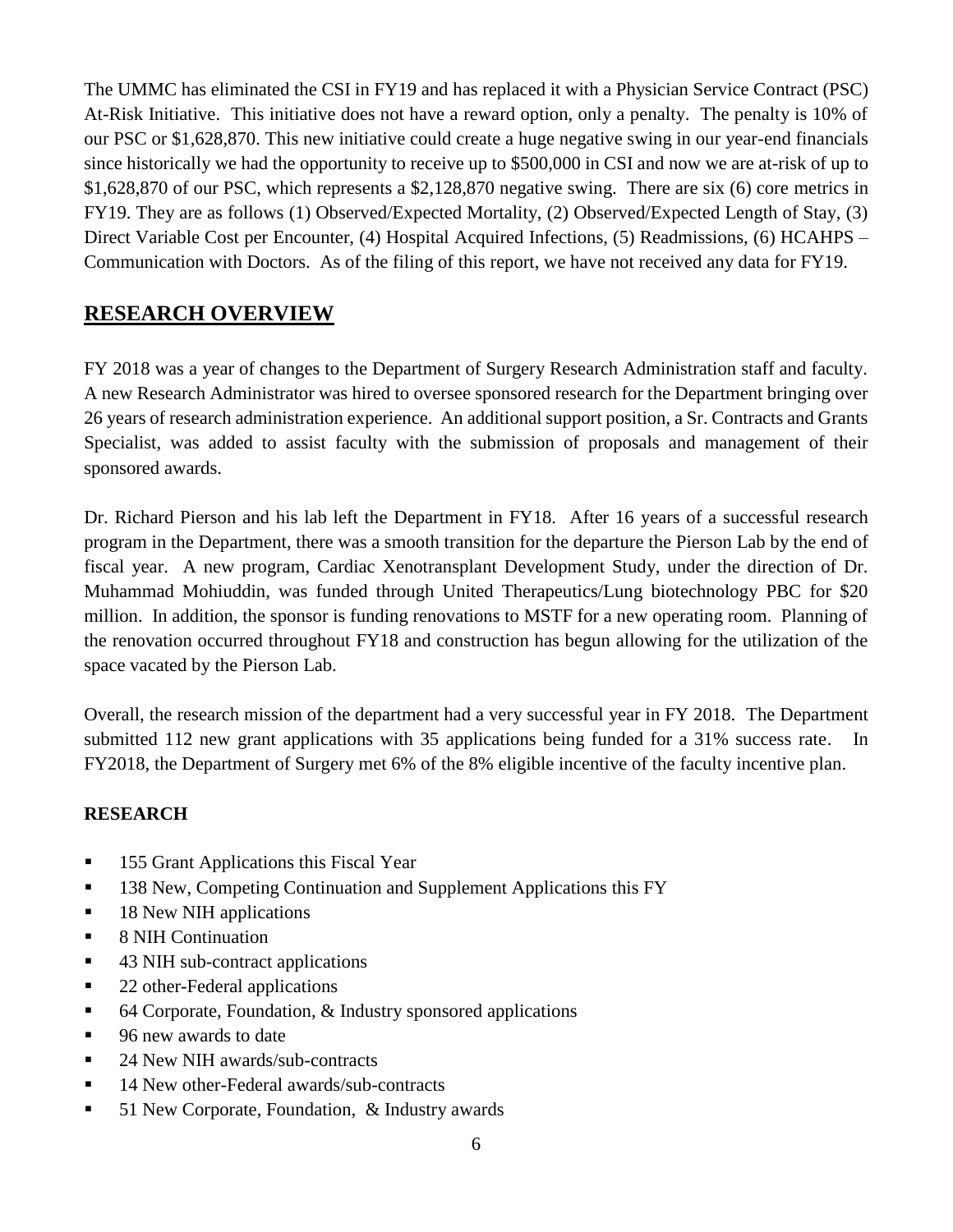#### 8 New Maryland State Government

#### **Notable New Awards:**

#### **NIH**

- o Dr. Bromberg NIH U01 "U Maryland Mid-Atlantic APOLLO Research Network Omic and Clinical Center"
- o Dr. Griffith Bartley/Dr. Jon Wu NHLBI "Development and Pre-Clinical Trial Qualification of a Pediatric Pump-Lung System for Children"
- o Dr. Thomas Monahan NHLBI "The effect of Myristolated alanine-rich C Kinase Substrate (MARCKS) on kinase interacting with stathmin (KIS) in differential proliferation of vascular…"

#### **NIH Subs**

- o Dr. Bromberg Mt. Sinai/NIH "Effects of Inhibiting Early Inflammation in Kidney Transplant Patients"
- o Dr. Lal Columbia University/NIH Carotid Revascularization and Medical Management for Asymptomatic Carotid Stenosis Trial - Hemodynamics (CREST-H)"
- o Dr. Mohiuddin University of Alabama at Birmingham/NIH Genetically Engineered Pig Organ Transplantation into Non-Human Primates"

#### **DOD/ DOD Subs**

- o Dr. Siddiqui US Army Medical Research "PC150408 Using Metabolic Pathways to Improve Diagnosis and Risk-Stratification of Prostate Cancer
- o Dr. Brenner Prytime Medical Devices, Inc Department of Defense Prime "Emergent Truncal Hemorrhage Control Study"

#### **Foundation/Other**

- $\circ$  Dr. J. Scalea American Surgical Association Transplantation Tolerance without the Risks of Bone Marrow Transplantation: Eliminating the Need for hematopoietic Stem Cells by Using Regulatory Myel."
- o Dr. Barth Henry M. Jackson Foundation for the Advancement of Military 0 "Adult tissuederived stem cells and tolerance induction in non-human primates for vascularized composite allograft transplantation."

#### **Corporate**

- o Dr. Kaushal Longeveron TEDCO Prime "Mesenchymal Stem Cell Therapy and Surgical Palliation for Hypoplastic Left Heart Syndrome (HLHS) "**"**
- o Dr. Lal Abbot Vascular "CREST 2 Registry"
- o Dr. Gammie Maryland Technology Development Corporation "Development of a transeptal puncture device for left atrial access"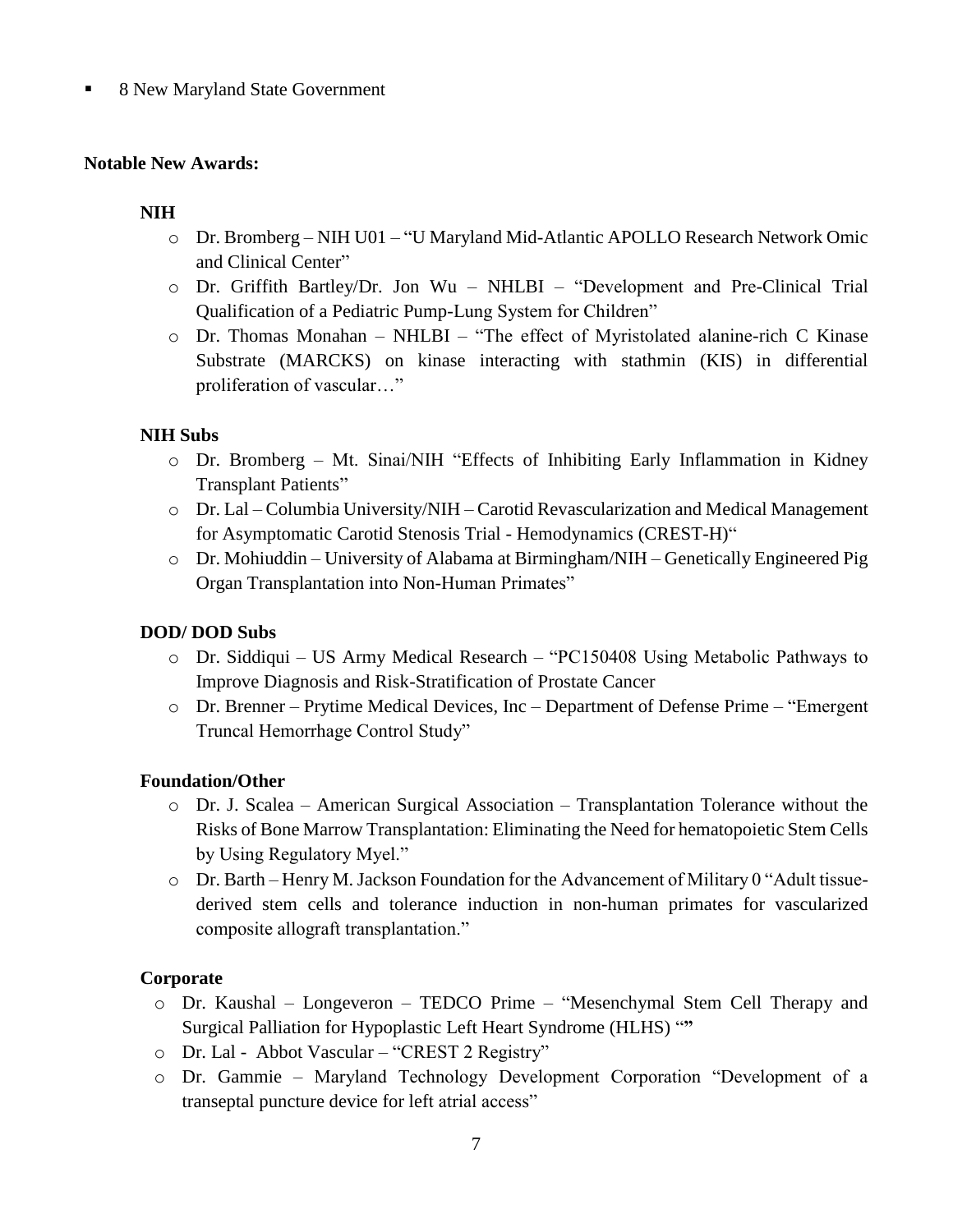#### **Maryland Industrial Partnership Program (MIPS)**

- o Dr. Siddiqui Bladder Cancer Diagnostic Signature Validation
- o Dr. Lal Novel targeted imaging application for PAD

#### **Submitted NIH RO1/ UO1 Proposals, Pending Review or Scored**

| PI              | <b>Sponsor</b> | <b>Title</b>                                  | <b>Submission</b> | <b>Score/Date</b> |
|-----------------|----------------|-----------------------------------------------|-------------------|-------------------|
|                 |                |                                               | date              | expected          |
| Olson           | <b>NIH</b>     | Parathyroid Tumor Clonal<br>Status as<br>a    | 03/05/18          | High Score        |
|                 | <b>R01</b>     | Biomarker in Primary Hyperparathyroidism      |                   | expected to       |
|                 |                |                                               |                   | be funded         |
| Kaushal         | NIH R01        | Characterization of the Cardiac Progenitor    | 04/16/18          | High Score        |
|                 |                | <b>Cell Exosomes for Optimal Therapeutics</b> |                   | expected to       |
|                 |                |                                               |                   | be funded         |
| Kaushal         | NIH/Emory      | Computational modeling tools to predict cell  | 04/13/18          | High Score        |
|                 | lead R01       | therapy outcomes                              |                   | expected to       |
|                 |                |                                               |                   | be funded         |
| <b>Bromberg</b> | NIH R01        | Microbiota modify myeloid cell innate         | 06/01/18          | October-18        |
|                 |                | immunity and lymph node structure and         |                   |                   |
|                 |                | function to regulate alloimmunity<br>and      |                   |                   |
|                 |                | transplant outcome                            |                   |                   |
| Li              | NIH R01        | Promotion of myocardial regeneration by       | 05/30/18          | October-18        |
|                 |                | epigenetic factors                            |                   |                   |
| Ucuzian         | NIH R01        | in<br>Mechanisms<br>of<br>LRP1<br>aortopathy  | 6/11/18           | October-18        |
|                 |                | deficiency                                    |                   |                   |

## **RESEARCH TABLES:**

#### **Table 1: Revenue from Awards by Type - Fiscal Year 2017 vs. Fiscal Year 2018**

| <b>FY17</b> vs FY18 Revenues from Awards by Type |              |               |             |            |  |  |
|--------------------------------------------------|--------------|---------------|-------------|------------|--|--|
|                                                  | FY2017       | <b>FY2018</b> | Variance \$ | Variance % |  |  |
| <b>Total NIH</b>                                 | \$6,450,385  | \$5,098,949   | \$1,351,436 | $-21.0\%$  |  |  |
| <b>Total Other Federal</b>                       | \$1,849,884  | \$1,718,289   | (\$131,595) | $-7.1\%$   |  |  |
| <b>Total Other</b>                               | \$8,168,702  | \$15,118,551  | \$6,949,849 | 85.1%      |  |  |
| <b>TOTAL</b>                                     | \$16,468,971 | \$21,935,789  | \$5,466,818 | 33.2%      |  |  |

The Department was successful increasing revenue from awards by \$5,466,818 or 33% of prior year. A large part of this increase is from the new Xeno-Heart Transplant program funded by United Therapeutic Corporation. United Therapeutic Corporation not only funded the Xeno-Heart Transplant program, but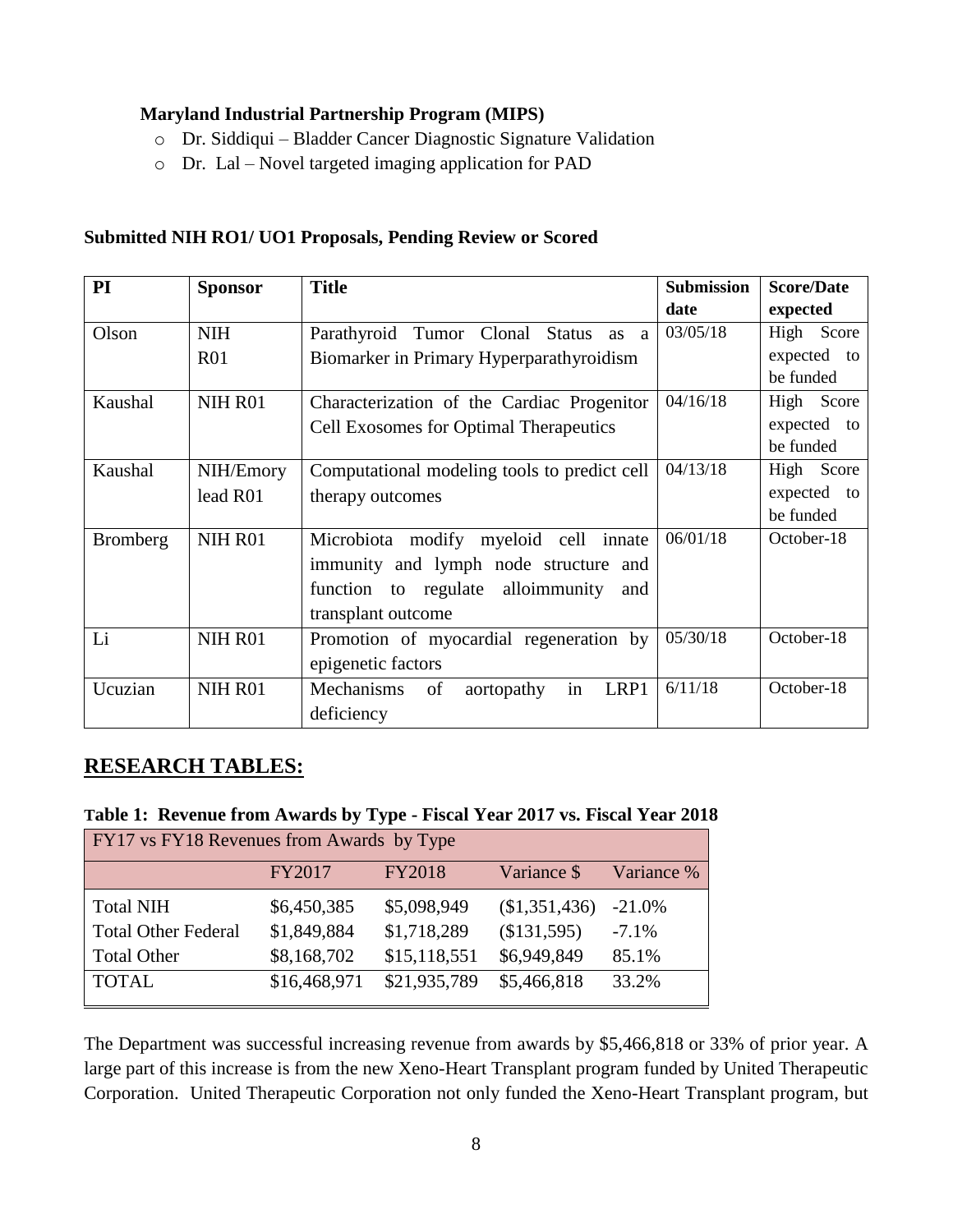also allocated \$3,900,000 to building new operating rooms in the MSTF building for our research programs.

| <b>FY17 vs FY18 Revenues from Awards</b> |               |               |                    |                 |
|------------------------------------------|---------------|---------------|--------------------|-----------------|
|                                          | <b>FY2017</b> | <b>FY2018</b> | <b>Variance \$</b> | <b>Variance</b> |
|                                          |               |               |                    | $\frac{0}{0}$   |
|                                          |               |               |                    |                 |
| <b>Common Trust</b>                      | \$0           | \$21,339      | \$21,339           | 100.0%          |
| Federal Standard:                        |               |               |                    |                 |
| <b>DOD</b>                               | \$1,127,738   | \$1,365,010   | \$237,272          | 21.0%           |
| IPA/Contract                             | \$453,199     | \$353,279     | $(\$99,920)$       | $-22.0%$        |
| <b>NIH</b>                               | \$4,938,396   | \$5,098,949   | \$160,553          | 3.3%            |
| Non-Gov. Deliverable:                    |               |               |                    |                 |
| Corporate                                | \$7,011,784   | \$11,684,778  | \$4,672,994        | 66.6%           |
| <b>DOD</b> Subcontract                   | \$0           | \$0           | \$0                |                 |
| Foundation                               | \$0           | \$0           | \$0                |                 |
| <b>NIH Subcontract</b>                   | \$102,530     | \$0           | $(\$102,530)$      | $-100.0\%$      |
| Non-Gov. Standard:                       |               |               |                    |                 |
| Corporate                                | \$1,012,314   | \$819,098     | (\$193,216)        | $-19.1%$        |
| <b>DOD</b> Subcontract                   | \$195,028     | \$177,149     | (\$17,879)         | $-9.2%$         |
| Foundation                               | \$106,829     | \$74,061      | $(\$32,768)$       | $-30.7%$        |
| Other non-profit                         | \$24,322      |               | $(\$24,322)$       | $-100.0\%$      |
| <b>NIH Subcontract</b>                   | \$729,644     | \$981,915     | \$252,271          | 34.6%           |
| <b>State Deliverable:</b>                | \$0           | \$0           | \$0                | 0.0%            |
| <b>State Standard:</b>                   |               |               |                    |                 |
| MD TEDCO                                 | \$1,183       | \$163,429     | \$162,246          | 13714.8%        |
| <b>NIH Subcontract</b>                   | \$679,815     | \$1,196,781   | \$516,966          | 76.0%           |
| <b>DOD</b> Subcontract                   | \$73,919      | \$0           | $(\$73,919)$       | $-100.0\%$      |
| Other                                    | \$12,270      | \$0           | (\$12,270)         | $-100.0\%$      |
| Totals                                   | \$16,468,971  | \$21,935,788  | \$5,466,817        | 33.2%           |

**Table 2: Revenue from Awards Fiscal Year 2017 vs. Fiscal Year 2018**

## **Table 3: Revenue from Federal Awards by Department/Program Fiscal Year 2018**

| <b>FY2018 Revenues from Federal Awards by Department/Program</b> |                   |                                               |               |             |
|------------------------------------------------------------------|-------------------|-----------------------------------------------|---------------|-------------|
|                                                                  | Surgery           | <b>CVID</b>                                   | <b>Trauma</b> | Total       |
| NIH-direct                                                       |                   | \$2,199,813 \$2,652,513 \$246,622 \$5,098,948 |               |             |
| NIH-subcontract                                                  | \$2,144,815 33881 |                                               | \$0           | \$2,178,696 |
| <b>Total NIH</b>                                                 |                   | \$4,344,628 \$2,686,394 \$246,622 \$7,277,644 |               |             |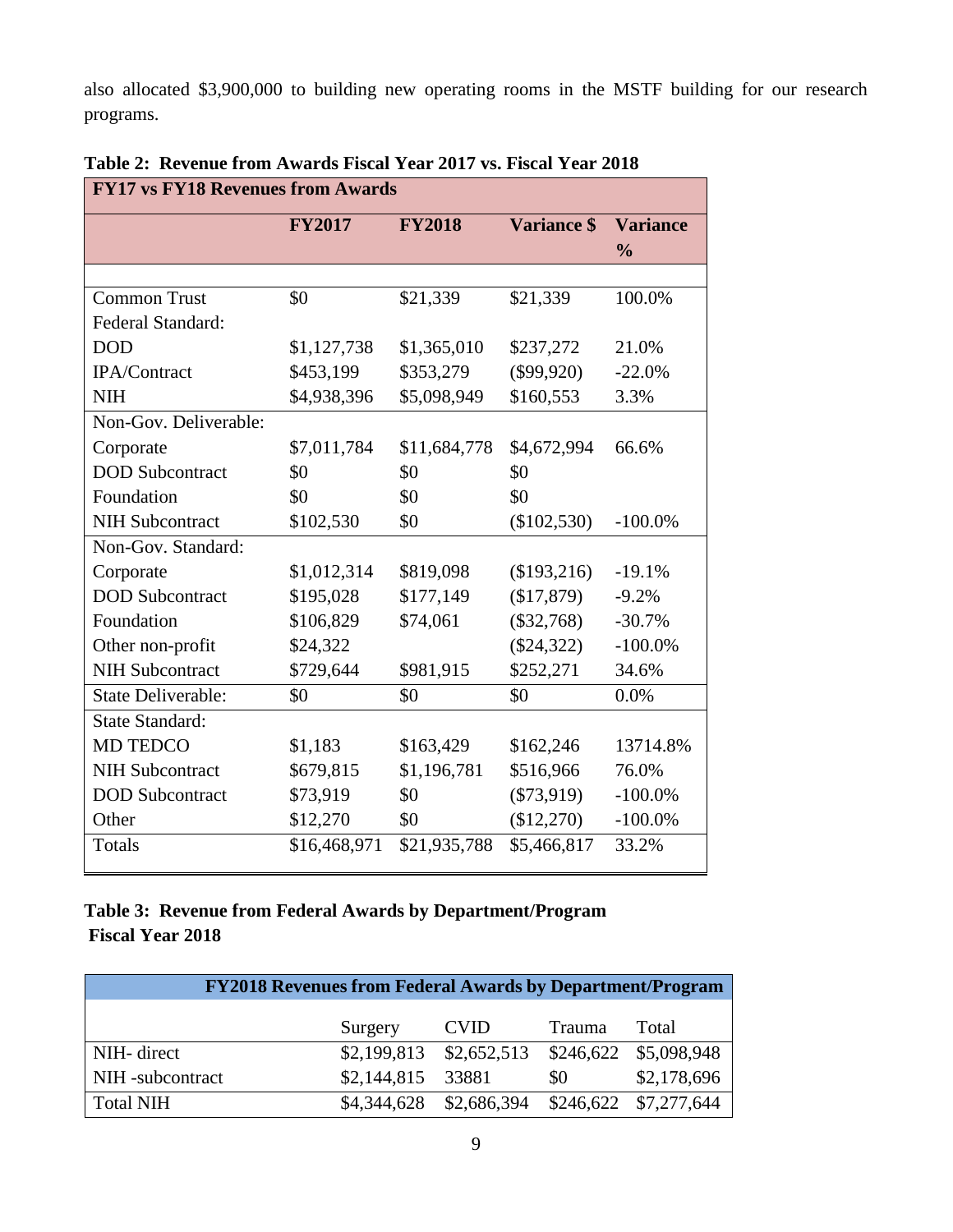| Other Federal- direct             | \$909,458        | 76121                                         |      | \$732,710 \$1,718,289 |
|-----------------------------------|------------------|-----------------------------------------------|------|-----------------------|
| <b>Other Federal-</b> subcontract | \$177,150        |                                               | SO – | \$177,150             |
| Total Other Federal               | $$1,086,608$ \$0 |                                               |      | \$519,602 \$1,606,210 |
| TOTAL FEDERAL                     |                  | \$5,431,236 \$2,686,394 \$766,224 \$8,883,854 |      |                       |

### **Table 4: Grant Proposal Submissions and funded to date FY2018**

## **Grant Proposal Submissions (EXCLUDING non-competitive renewals and transfers)/**

|                                           | <b>FY2018</b>    |                |
|-------------------------------------------|------------------|----------------|
| <b>Type</b>                               | #                | #<br>funded    |
|                                           | submitted        | <b>TO DATE</b> |
| NIH direct -Research                      | 24               | $\overline{2}$ |
| NIH direct – Training                     | 1                | $\theta$       |
| NIH direct - Fellowship                   | 1                | 0              |
| NIH subcontract -Research                 | 30               | 6              |
| NIH subcontract -Clin.Trial               | 5                | 3              |
| Other Federal direct – Research           | 4                | 5              |
| Other Federal direct -IPA                 | 5                | 5              |
| Other Federal direct -Clin. Trial         | $\boldsymbol{0}$ | $\overline{2}$ |
| Other Federal subcontract -Research       | 5                | $\overline{2}$ |
| Other Federal subcontract - Clin. Trial   | $\overline{2}$   | $\overline{2}$ |
| Other Federal subcontract -Training       | 1                | 1              |
| <b>ALL FEDERAL</b>                        | 78               | 28             |
| <b>MD TEDCO</b> direct -Research          | 5                | $\overline{2}$ |
| MD TEDCO direct -Fellowship               | $\overline{2}$   | $\overline{0}$ |
| <b>MD TEDCO</b> subcontract -Research     | 1                | 0              |
| Corporate - Research                      | 7                | 9              |
| Corporate - Clin. Trial                   | 28               | 16             |
| Corporate - Fellowship                    | $\overline{0}$   | $\theta$       |
| <b>Assoc./Foundation direct -Research</b> | 11               | 4              |
| Assoc./Foundation direct -Fellowship      | 3                | -1             |
| Assoc./Foundation direct -Clin. Trial     | 1                | $\overline{0}$ |
| Assoc./Foundation subcontract -Research   | 0                | $\overline{0}$ |
| State Agencies - Services/Other           | $\overline{2}$   | $\overline{2}$ |
| <b>Public Universities</b>                | $\boldsymbol{0}$ | $\overline{0}$ |
| UMD internal seed funding                 | $\boldsymbol{0}$ | $\overline{0}$ |
| <b>ALL NON-FEDERAL</b>                    | 60               | 34             |
| <b>TOTAL</b>                              | 138              | 62             |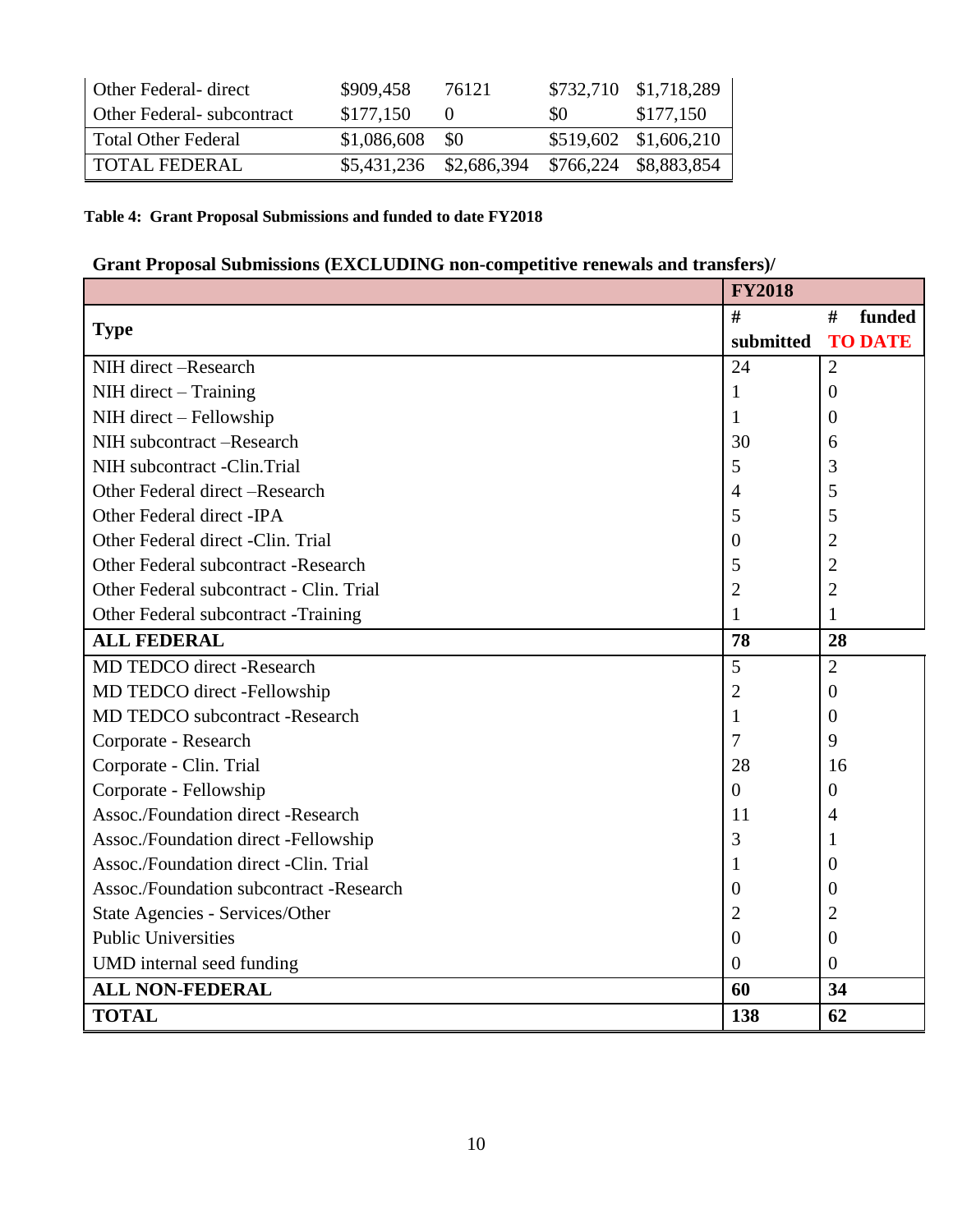#### **Table 5: Department of Surgery Funded, Rejected and Pending Proposals FY2017 vs FY2018**

|              | <b>FY17</b> | <b>FY18</b> | % Change  |
|--------------|-------------|-------------|-----------|
| Funded       | 36          | 62          | 72.22%    |
| Rejected     | 34          | 15          | $-55.88%$ |
| Pending      | 35          | 78          | 122.86%   |
| <b>TOTAL</b> | 105         | 155         | 47.62%    |

#### **Table 6: FY 2018 New Awards Announced (to date)**

#### **FY18: New Awards Announced (NGAs received)**

| <b>Sponsor</b>                      | <b>Number</b><br>of<br>awards | Award<br>amounts |
|-------------------------------------|-------------------------------|------------------|
| NIH direct or subcontract           | 24                            | \$3,520,595      |
| Other Gov. direct and subcontract   | 14                            | \$4,867,541      |
| Foundation, State, Other Non-profit | 13                            | \$11,839,046     |
| Corporate                           | 45                            | \$739,382        |
| <b>Total</b>                        | 96                            | \$20,966,563     |

## **EDUCATION**

The Educational programs in the Department of Surgery continue to attract highly qualified individuals. We had a strong match with class of interns for FY 2019 from the following programs: Tufts University, University of Pittsburgh, George Washington University, Geisel SOM at Dartmouth, University of Maryland SOM, and the Lewis Katz SOM at Temple University.

Incoming Preliminary General Surgery Residents matched from the following programs: Army Medical Center, Alexandria University Faculty of Medicine, Brody SOM at East Carolina University, Zanjan University Faculty of Medicine, SUNY Downstate, University of Maryland SOM and the University Of Dammam College Of Medicine.

Our graduating FY18 class matched into the following fellowships:

- University of Pittsburgh Surgical Oncology
- University of Maryland Cardiac Surgery
- Baylor-Houston-Vascular Surgery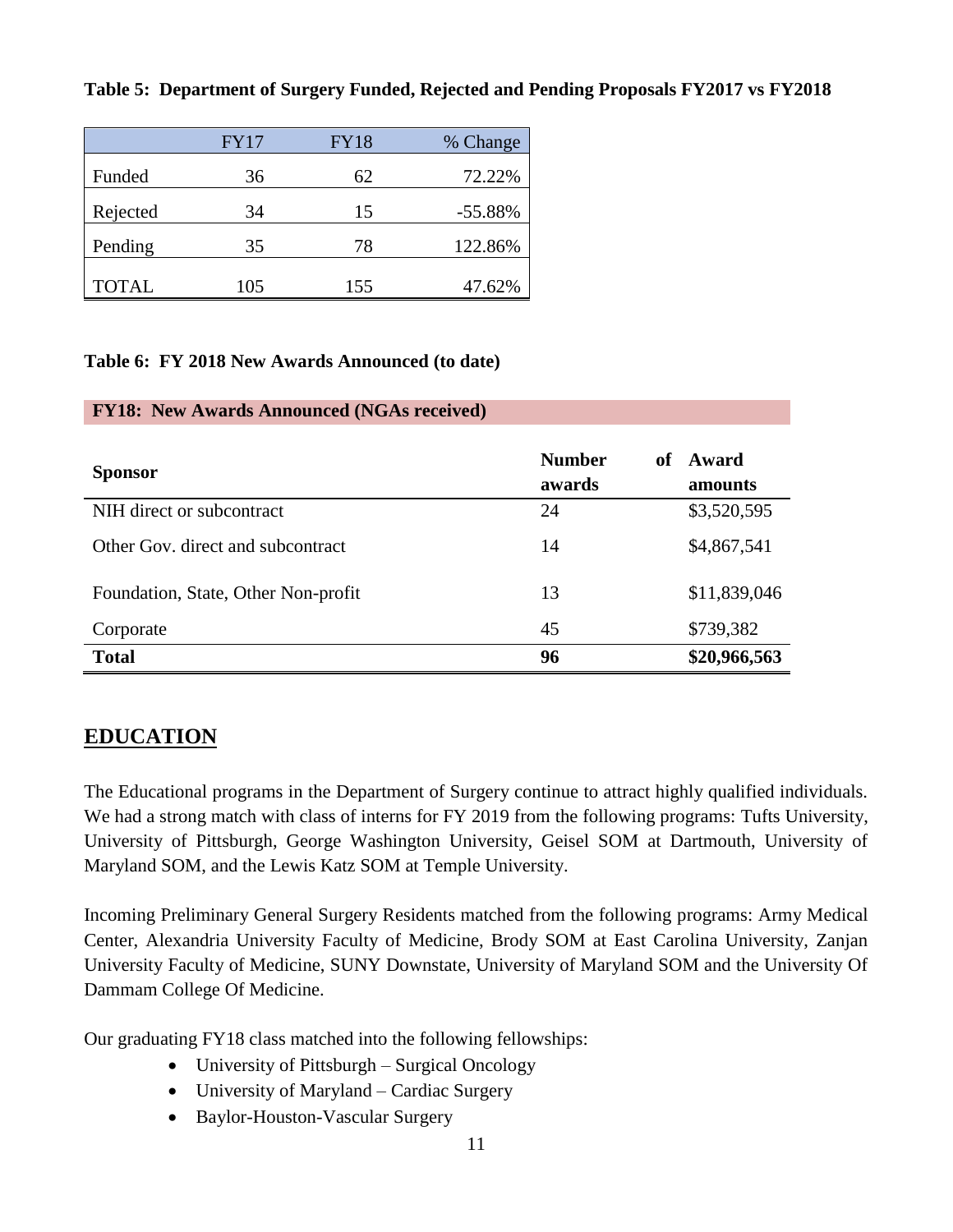- Indiana University- Minimally Invasive Surgery
- Long Island Jewish Medical Center-Pediatric Surgery Research
- University of Minnesota-Minimally Invasive Surgery
- University of Colorado-Plastic Surgery

Medical Student shelf exam scores of  $57<sup>th</sup>$  percentile nationally.

# **SPONSORED LECTURES AND SYMPOSIUMS**

- The Harry C. Hull Distinguished Lectureship Speaker Harvey I. Pass, MD, held October 5, 2017 in the Shock Trauma Auditorium
- Charles Getz Memorial Fund (Getz Research Retreat) Speaker Dr. Frederick Moore, held January 5-6, 2018 at HSF II Auditorium and Lobby
- Robert Buxton Distinguished Lectureship: Speaker Dr. David Linehan, held June 21, 2018 in the Shock Trauma Auditorium
- Dr. Joseph B. Ganey Visiting Professorship in Surgery Speaker Dr. Julian Kim, held September 21, 2017 in the Shock Trauma Auditorium

# **FY2018 FACULTY RECRUITMENTS:**

- The Cardiac Surgery Division added David Kaczorowski, M.D. to take the position vacated by Dr. Zackary Kon. Dr. Kaczorowski in board certified in General Surgery and Cardiothoracic Surgery. He received his medical degree from the Johns Hopkins University, School of Medicine and completed his intern and residency in General Surgery at the University of Pittsburgh. He completed his Cardiothoracic Surgery residency and his Heart Failure, Cardiothoracic Transplantation and Advanced Adult Cardiac Surgery Fellowship at the University of Pennsylvania. Prior to joining the University of Maryland, Dr. Kaczorowski was an attending Cardiac Surgeon at Wellspan, York PA.
- The Cardiac Surgery Division added Deqiang Li, Ph.D. with work with Dr. Sanjay Kaushal.
- The Cardiac Surgery Division hired Muhammad Mohiuddin, MBBS to be the program director of the new XENO-Heart Transplantation Research Program. Dr. Mohiuddin brought Avneesh Singh, Ph.D. with him to support the program. Both come to the University of Maryland from the National Institute of Health.
- The General Surgery Division added Eleanor Faherty, M.D. from the UM-Charles Regional Medical Center.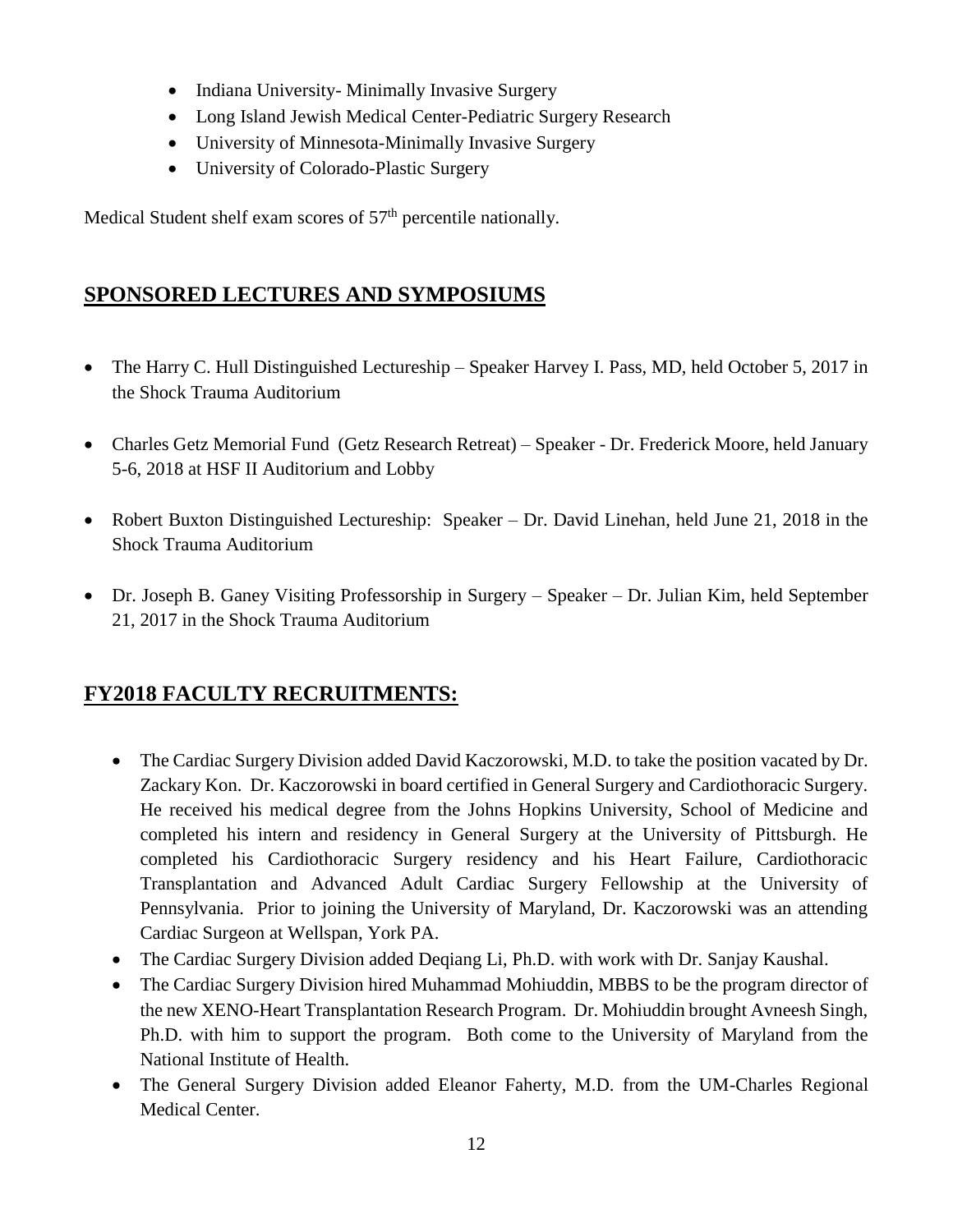- The General Surgery Division added Hope Jackson, M.D. to support general surgery services at both the UMMC and the UMMT. Dr. Jackson received her medical degree, completed her internship, and residency from George Washington University, School of Medicine & Health Sciences. She completed her Minimally Invasive Surgery Foregut/Bariatric Fellowship at the University of Washington Medical Center prior to joining the University of Maryland faculty.
- The Plastic Surgery Division added Erin Rada, M.D. to cover both adult and pediatric plastic surgery. Dr. Rada received her medical degree from the University of Maryland, School of Medicine. She completed her Plastic Surgery residency at the University of Maryland / Johns Hopkins University joint residency program. She completed her Craniofacial and Pediatric Plastic Surgery Fellowship at the Children's National Medical Center prior to join the University of Maryland faculty. Prior to joining the University of Maryland, Dr. Karwowski was an Associate Professor at the University of Miami, School of Medicine.
- The Vascular Surgery Division added John Karwowski, M.D. to take the position vacated by Dr. Robert Crawford. Dr. Karwowski received his medical degree from Tufts University, School of Medicine. He completed his internship, General Surgery residency and Vascular Surgery Fellowship at Stanford University Hospital.
- The Vascular Surgery Division added Khanjan Nagarsheth, M.D. to take the position vacated by Dr. Melanie Hoehn. Dr. Nagarsheth received his medical degree from St. George's University, School of Medicine, Grenada, West Indies. He completed his internship and General Surgery residency at the University of Tennessee Medical Center. He completed his Surgical Critical Care / Trauma Surgery Fellowship at the R. Adams Cowley Shock Trauma Center. Prior to joining the University of Maryland, Dr. Nagarsheth was an Assistant Professor at the Robert Wood Johnson Medical School.

# **FY2018 DEPARTURES:**

| <b>Clinical Faculty</b>                                |
|--------------------------------------------------------|
| H. Richard Alexander, MD – General & Oncologic Surgery |
| Robert Crawford, MD – Vascular Surgery                 |
| James Donahue, MD - Thoracic Surgery                   |
| Melanie Hoehn, MD – Vascular Surgery                   |
| Zachary Kon, MD – Cardiac Surgery                      |
| David Leeser – Transplant Surgery                      |
| Robin Pierson, MD – Cardiac Surgery                    |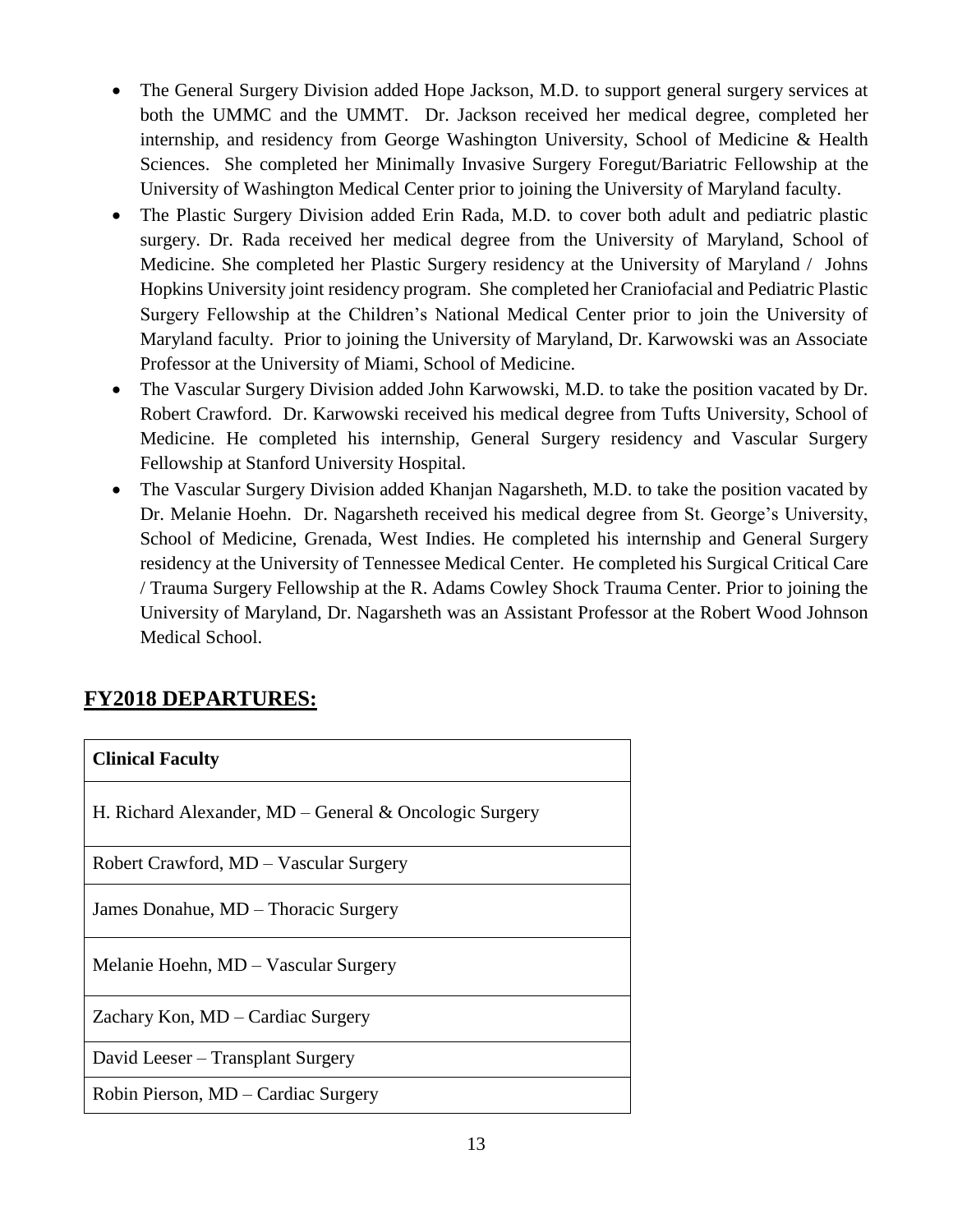| Si Pham, MD - Cardiac Surgery                          |
|--------------------------------------------------------|
| Sam Sultan – Transplant Surgery                        |
| Soo Yi, MD – Transplant Surgery                        |
| <b>Research Faculty</b>                                |
| Agnes Azimzadeh, PhD – Cardiac Surgery                 |
| Lars Burdorf, PhD – Cardiac Surgery                    |
| Xiangfei Cheng, BM, PhD – Cardiac Surgery              |
| Kevin Kunkler, MD – General & Oncologic Surgery        |
| Sheelu Vargheses, $PhD - General \& Oncologic Surgery$ |
| Yizhong Wang, PhD – Cardiac Surgery                    |

#### **ENETREPRENEURS OF THE YEAR - 2018**

MARS Team **Steven I. Hanish, MD** Thomas M. Scalea, MD, FACS, FCCM Deborah M. Stein, MD, MPH, FACS, FCCM School of Medicine R Adams Cowley Shock Trauma Center University of Maryland Medical Center

Liver failure is a devastating disease that affects around 1,600 patients in the U.S. each year. Modern medicine has developed a variety of devices to support failing organs - ventilators for the lungs, ventricular assist devices for the heart, dialysis for the kidneys. Until recently, there was nothing for the failing liver.

Thanks to these three outstanding physician-scientists and their innovative application of the Molecular Adsorbent Recirculating System (MARS) now there is hope. This "dialysis machine for the liver" can remove toxins, improve clotting, and reduce brain swelling. MARS can be used to buy time for the liver to recover. In some cases where recovery is not possible, MARS is a bridge to liver transplant.

The first use of MARS was at the R Adams Cowley Shock Trauma Center, where Dr. Scalea is physicianin-chief, Dr. Stein is chief of trauma, and Dr. Hanish is a liver transplant surgeon. A patient suffered gunshot wounds with irreparable liver damage. This provided the impetus to expand indications to other causes of acute severe liver failure, a new indication for the device.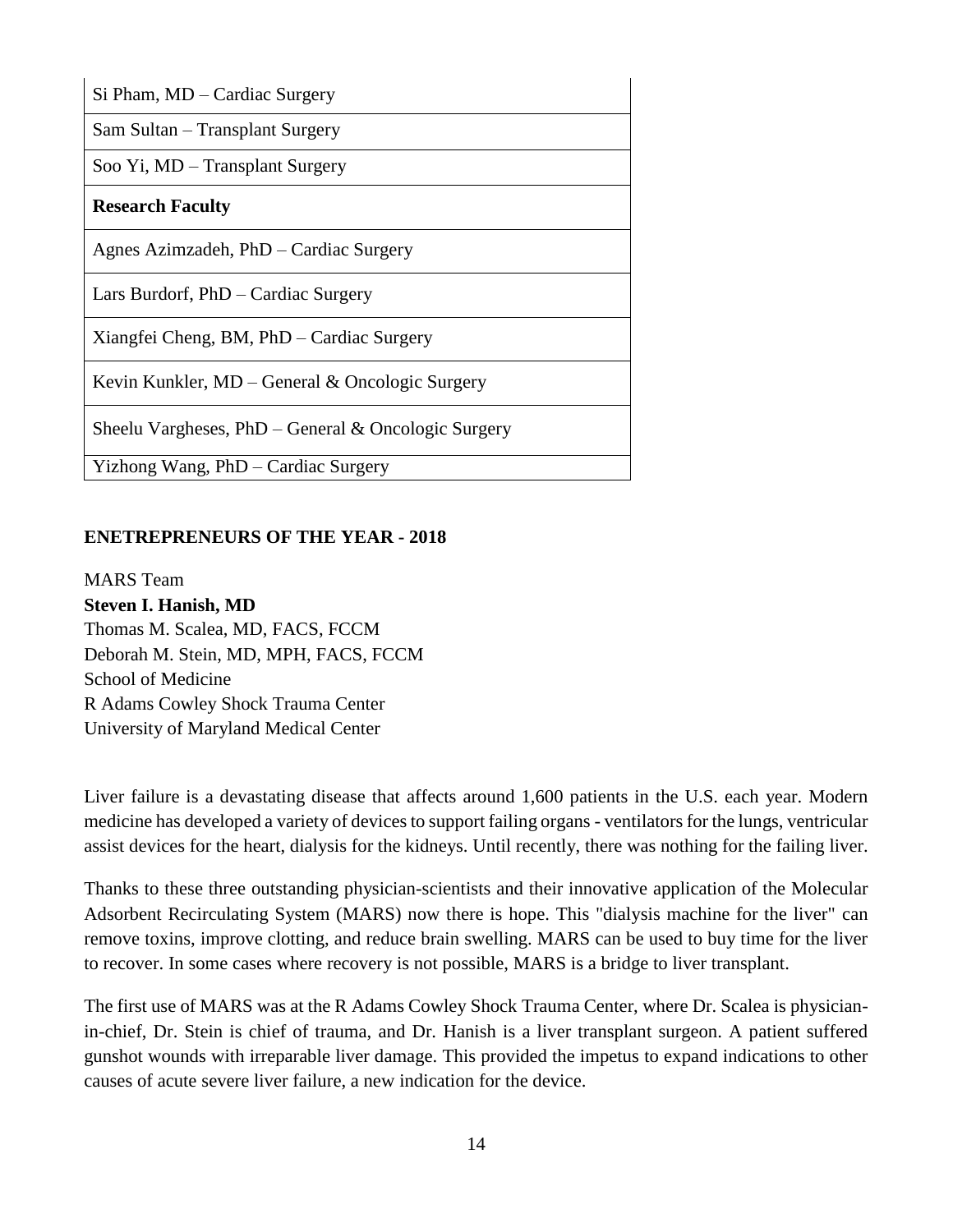Drs. Hanish, Scalea, and Stein have published the results of their life-saving work with the MARS in one of the largest studies to date, paving the way for other clinicians to use this device and affect countless lives. Their results using MARS as a bridge to recovery and/or transplant also could serve as an important first step in gaining FDA approval for liver transplant recipients.

| Mark Kligman, M.D.            | <b>Bariatric Surgery</b>             |
|-------------------------------|--------------------------------------|
| R.C. Stewart Finney, M.D.     | Cardiac Surgery                      |
| James Gammie, M.D.            | <b>Cardiac Surgery</b>               |
| Zachary Kon, M.D.             | Cardiac Surgery                      |
| Bradley Taylor, M.D.          | Cardiac Surgery                      |
| Andrea Bafford, M.D.          | Colo-Rectal                          |
| J. Lawrence Fitzpatrick, M.D. | <b>General Surgery</b>               |
| Stephen Kavic, M.D.           | <b>General Surgery</b>               |
| Sunjay Kaushal, M.D.          | Pediatric Cardiac Surgery            |
| James Moore, M.D.             | Pediatric Surgery                    |
| Eric Strauch, M.D.            | Pediatric Surgery                    |
| Roger Voigt, M.D.             | Pediatric Surgery, Pediatric Urology |
| Kimberly, Lumpkins, M.D.      | Pediatric Urology                    |
| H. Richard Alexander, M.D.    | <b>Surgical Oncology</b>             |
| Nader Hanna, M.D.             | <b>Surgical Oncology</b>             |
| Whitney Burrows, M.D.         | <b>Thoracic Surgery</b>              |
| Joseph Friedberg, M.D.        | <b>Thoracic Surgery</b>              |
| Gavin Henry, M.D.             | <b>Thoracic Surgery</b>              |
| Shelby Stewart, M.D.          | <b>Thoracic Surgery</b>              |
| Rolf Barth, M.D.              | <b>Transplant Surgery</b>            |
| Stephen Bartlett, M.D.        | <b>Transplant Surgery</b>            |
| Steven Hanish, M.D.           | <b>Transplant Surgery</b>            |
| John LaMattina, M.D.          | <b>Transplant Surgery</b>            |
| Andrew Kramer, M.D.           | Urology                              |
| Rajabrata Sarkar, M.D.        | <b>Vascular Surgery</b>              |
| Shahab Toursavadkohi, M.D.    | <b>Vascular Surgery</b>              |

# **Baltimore 2018 Best Doctors:**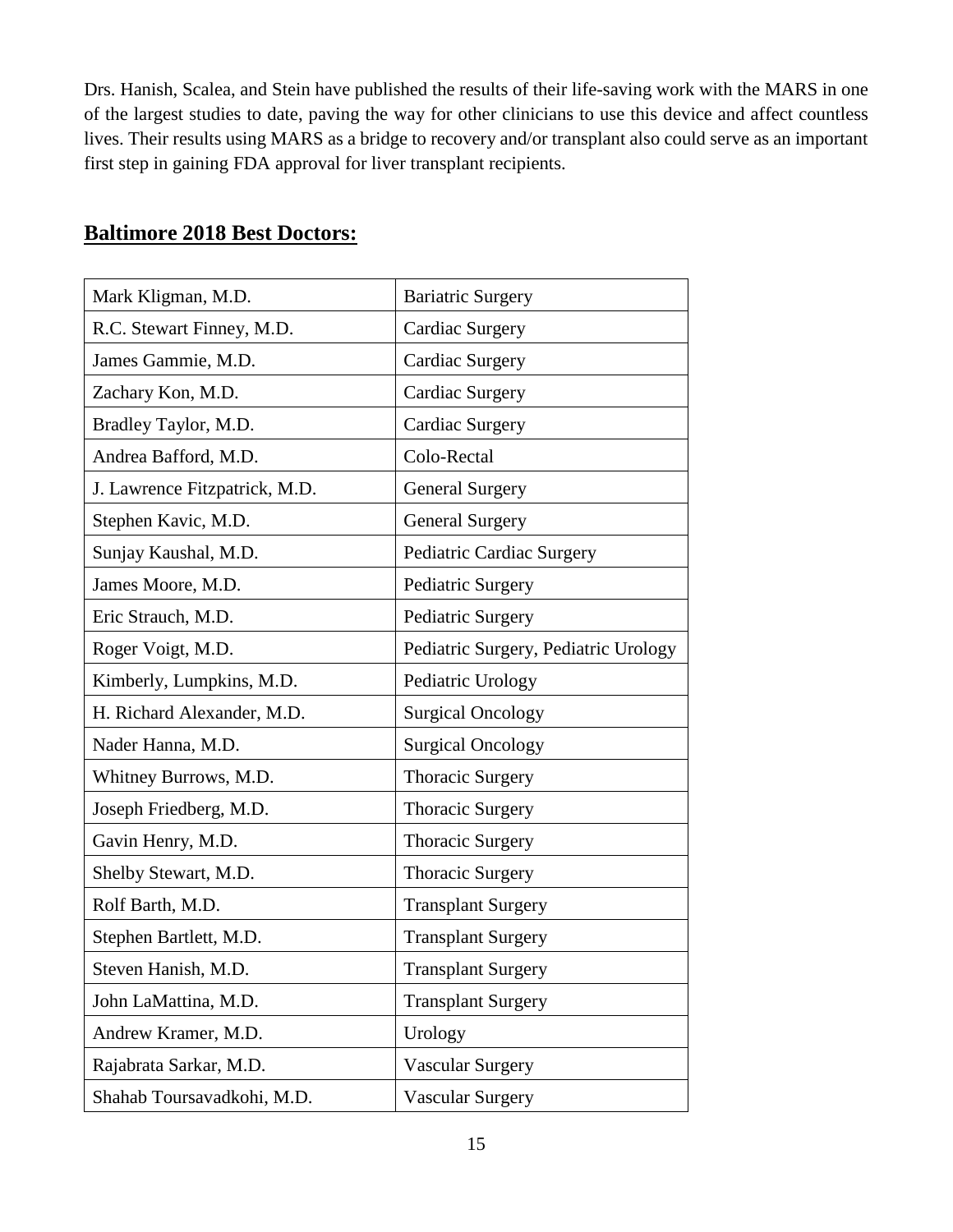# **DIVISION ACCOMPLISHMENTS:**

## **Cardiac Surgery**

## **Clinical**

- The Division of Cardiac Surgery continues to grow clinical volume; we are the leader in heart valve surgery in the state of Maryland with a 36% market share.
- Clinical volume grew by 10 % in FY 2018, generating net revenue of \$6,027,733, total cases 1,874 and wRVUs 91,573.

### **Academic/Research**

- We enrolled more patients in the COMMENCE trial (a trial of a new, more durable replacement heart valve) than any other program in the country.
- Dr. Bart Griffith was one of the first surgeons in the country to implant this valve in a patient.
- We have a total of 39 federally and industry-funded clinical trials actively enrolling. Total budget is in excess of \$20 million. The Division has 5 RO1s and 11 NIH subs.
- The Division serves as a research site for the NHLBI-sponsored Cardiothoracic Surgery Trials Network (CTSN).
- We are the leading worldwide enroller in a prospective randomized trial assessing the worth of tricuspid valve repair during mitral valve surgery. Dr. James Gammie led the protocol development team that conceived and designed the trial.
- Dr. Sunjay Kaushal has enrolled 6 neonates in the ELPIS stem cell trial
- Dr. Bart Griffith received a Mii award (for the development of new ECMO cannula), as did Dr. Gammie (for the development of a new transseptal catheter).
- Dr. Griffith Bartley/Dr. Jon Wu NHLBI "Development and Pre-Clinical Trial Qualification of a Pediatric Pump-Lung System for Children"
- Dr. Taylor and Watkins published a key paper in the Journal of Thoracic and Cardiovascular surgery demonstrating the benefit of sub-specialization in CABG procedures
- Dr. Kaushal received a 3%ile on his NIH submission
- Dr. Gammie and Vesley performed the first catheter-based mitral valve replacement in Maryland
- Dr. Claire Watkins (senior integrated cardiac surgery resident) has started as an assistant professor at Stanford University
- Harpoon Medical was acquired by Edwards Lifesciences

## **General & Oncologic Surgery**

## **Clinical**

• The Division of General & Oncology Surgery generating net revenue of \$4,074,379, total cases 2,408 and wRVUs 53,194.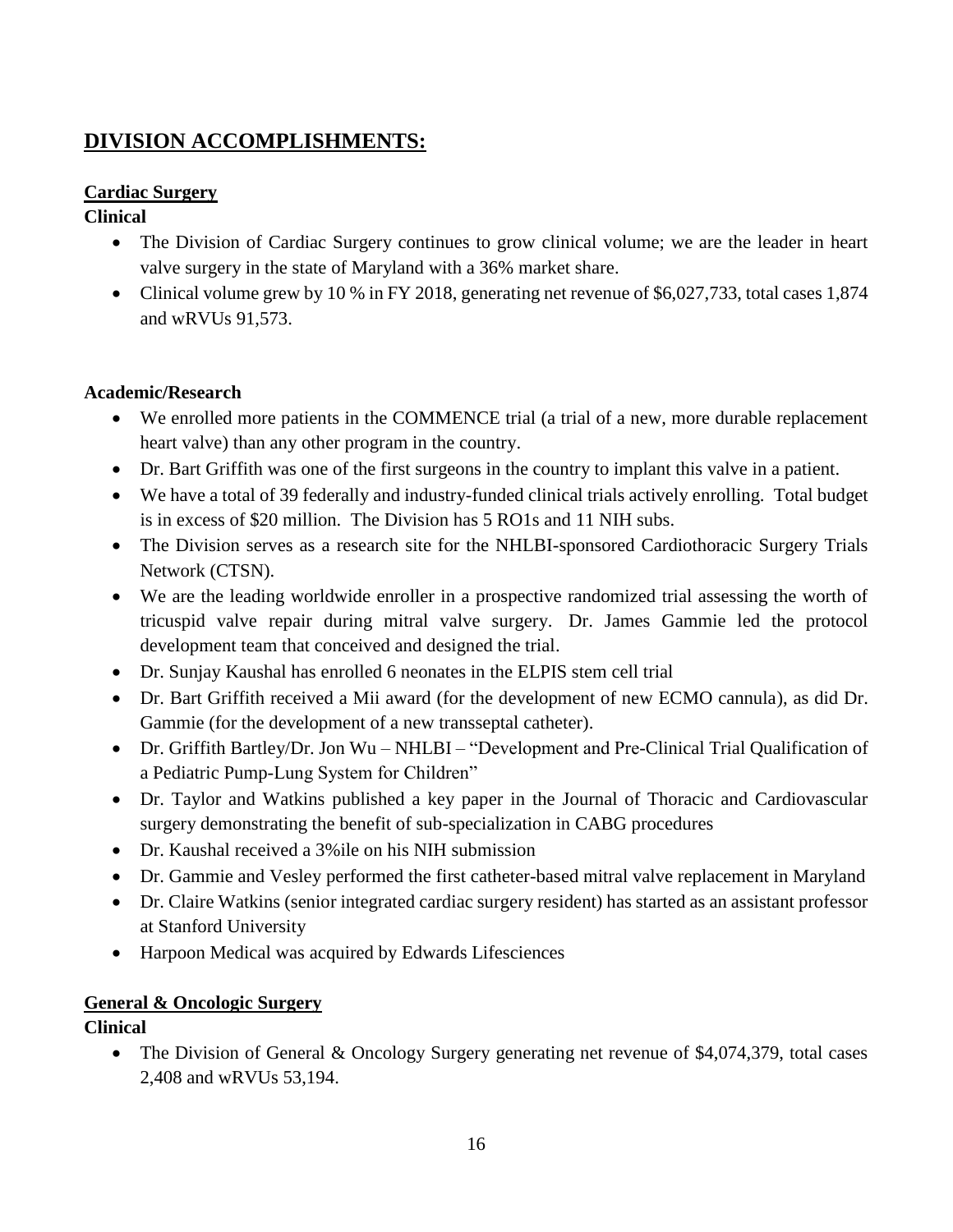- Established outpatient evaluative services for breast, general, endocrine, and complex surgical oncology at Waterloo facility
- Established outpatient surgical services for breast and general surgery at Waterloo facility
- Developed SWOT analysis and needs assessment for breast surgical oncology at UMMC

#### **Academic/Research**

| <b>Bafford</b> | Senior resident teaching award                                  |
|----------------|-----------------------------------------------------------------|
| Kligman        | Reaccreditation or Advanced GI/MIS Fellowship Program (3 years) |
| Kavic          | 100% of 2017 graduating chief residents passed written boards   |

#### Grants (new/renewed)

## **Turner**

| <b>Funding Period:</b>                                 | 10/01/2013-9/31/2021 (renewed FY2017) |  |
|--------------------------------------------------------|---------------------------------------|--|
| Source and Type:                                       | VA, MERIT-Review Award                |  |
| Dollar Amount:                                         | $$600,000$ (total)                    |  |
| PI:                                                    | Douglas J. Turner, MD                 |  |
| Title: Barrier Dysfunction in Severe Surgical Diseases |                                       |  |

This project studies modulation of intestinal epithelial barrier permeability by the sphingolipid S1P in physiological and pathological states both in vitro and in vivo.

## **Wang**

| <b>Funding Period:</b>                                        | 10/2001/09-09/30/22 (renewed FY2017)                   |  |
|---------------------------------------------------------------|--------------------------------------------------------|--|
| Source and Type:                                              | VA, MERIT-Review Award                                 |  |
| Dollar Amount:                                                | $$150,000/per$ year                                    |  |
|                                                               | Title: Regulation of Intestinal Epithelial Restitution |  |
| The goal of this project is to determine the roles and mechan |                                                        |  |

The goal of this project is to determine the roles and mechanisms of RNA-binding protein HuR and microRNAs in the regulation of rapid early epithelial restitution after superficial injury.

| <b>Funding Period:</b>            | 07/01/2017-04/30/2021                                                                       |  |
|-----------------------------------|---------------------------------------------------------------------------------------------|--|
| Type and Source:                  | NIH, R01 HL134368 (Multiple PIs with Dr. Peixin Yang)                                       |  |
| Dollar Amount:                    | \$390,000/per year                                                                          |  |
|                                   | Title: MicroRNA-Suppressed Mitochondrial Fusion in Mediating the Teratogenicity of Maternal |  |
| Diabetes Leading to Heart Defects |                                                                                             |  |

Studies proposed in this project are to investigate the roles and mechanisms of given microRNAs in the pathogenesis of heart defects in normal and diabetic conditions.

## **Williams**

Funding Period: 07/01/2017-06/30/2018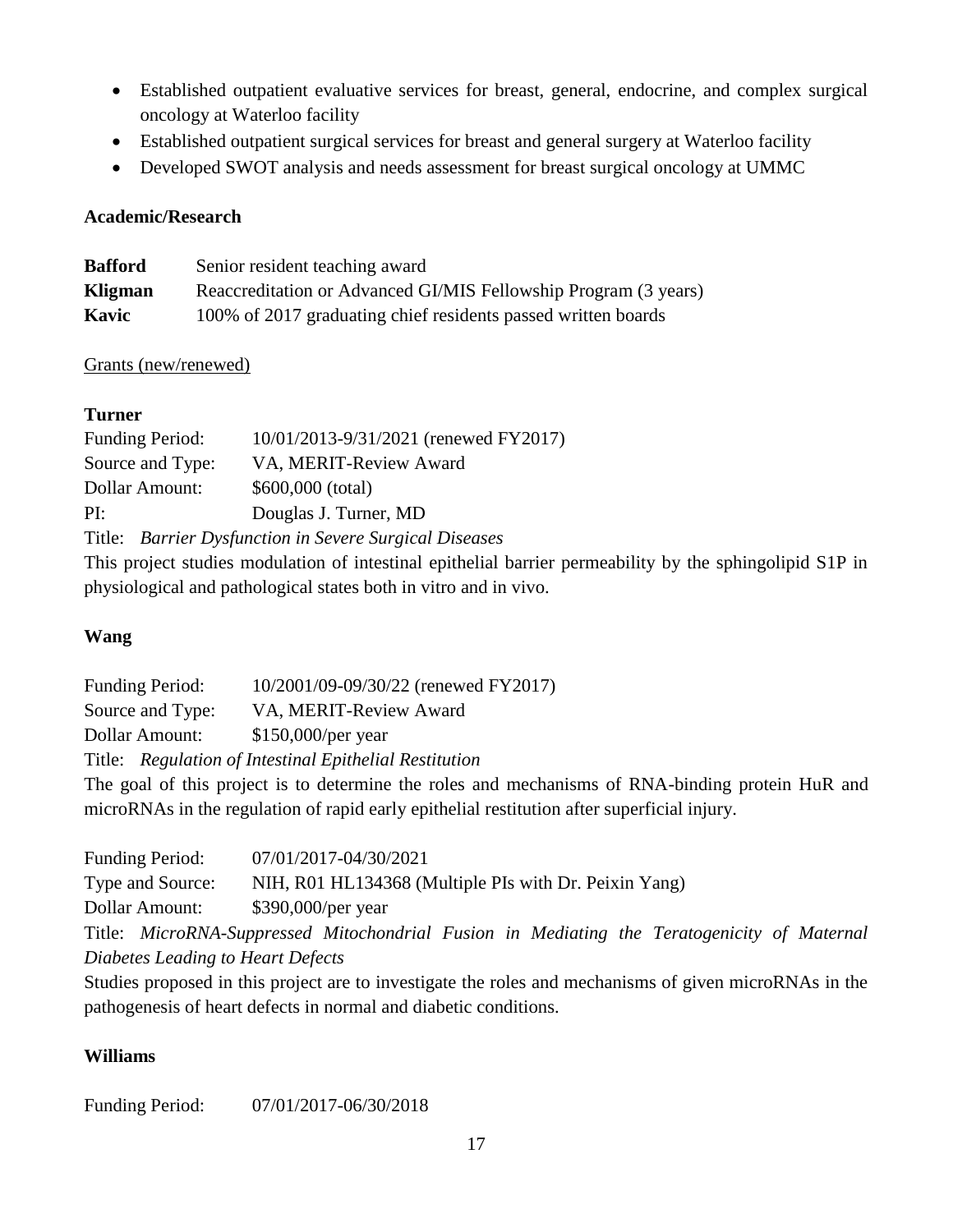| Type and Source: | NIH BIRCHW K12                                                                 |
|------------------|--------------------------------------------------------------------------------|
| Dollar Amount:   | \$75,000/per year                                                              |
| Title:           | Access and Efficiency of Care at High-Volume Institutions for Complex Surgical |
|                  | <b>Oncology Procedures</b>                                                     |

Studies proposed in this project are to investigate the roles and mechanisms of given microRNAs in the pathogenesis of heart defects in normal and diabetic conditions.

#### **SERVICE (new)**

| <b>Boutros</b> | Member, editorial Board Surgery,                                 |
|----------------|------------------------------------------------------------------|
|                | Member, publication committee, Association of Academic Surgery   |
|                | Member, program committee, Association of Academic Surgery       |
| Drogula        | 3rd Re-accreditation by the NAPBC for the Aiello Breast Center   |
| Milburn        | Obtained 3 yr NAPBC re-accreditation of the UM UCH Breast Center |
| Olson          | Appointed standing member NCI F study section                    |
| Pearl          | Named Deputy Director of Surgery at Baltimore VA                 |

#### **Pediatric Surgery**

#### **Clinical**

• The Division of Pediatric Surgery had the most productive year clinically ever, generating net revenue of \$1,707,003, total cases 1,750 and wRVUs 24,959.

#### **Academic/Research**

- Dr. Lumpkins was voted onto the Board of the National Kidney Foundation -Maryland/Delaware branch
- Dr. Strauch Faculty Marshall at this year's graduation
- Dr. Lumpkins appointed to American Pediatric Surgery Association Workforce Committee
- Dr. Lumpkins appointed to AAMC Group on Women in Medicine and Surgery
- Dr. Lumpkins appointed Director of Medical Student Engagement and Preclinical Education

#### **Plastic Surgery**

#### **Clinical**

• The Division of Plastic Surgery generating net revenue of \$2,119,357, total cases 846 and wRVUs 25,356.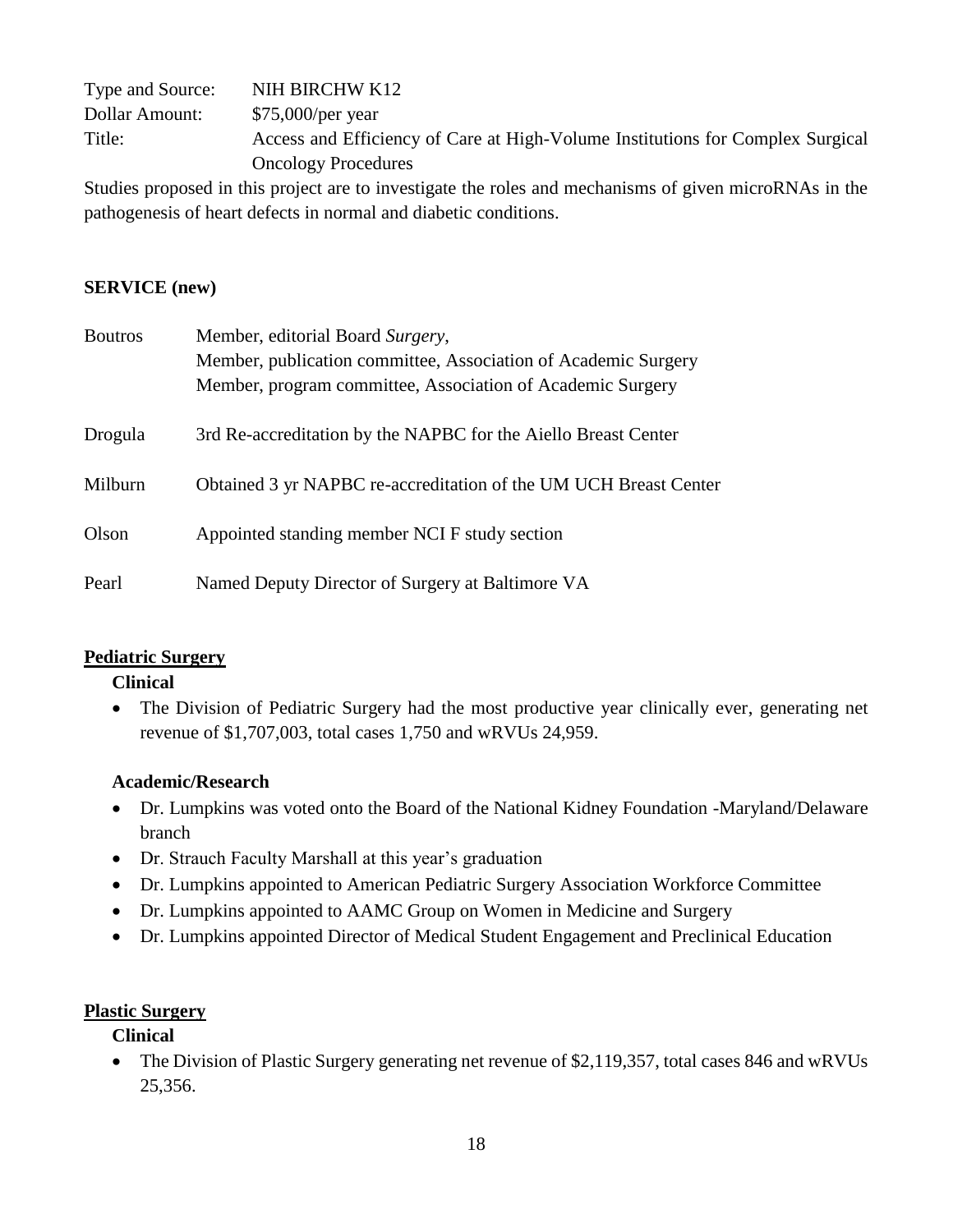• The Division performed clinical services at UMMC, UMMT, UM\_ROI, UM\_Shore Regional Health-Easton, UM\_BWMC, UM\_Shore Regional Health-Chester River, and GBMC, thus delivering specialized care to Maryland residents in locations throughout the state.

### **Academic/Research**

- New outreach was added with the additional of Dr Erin Rada, who is our first plastic surgeon who is fellowship trained in pediatric plastic surgery.
- Our four (4) faculty members published 8 papers in the last year in peer reviewed journals.
- Dr. Yvonne Rasko heads the research effort and supervises a funded research fellow position. Summer research students are funded for FRCT projects by a generous donation from alumna Kristin Stueber MD.
- Teaching is a priority. We are in the  $29<sup>th</sup>$  year of our combined Maryland-Hopkins Plastic Surgery training program. It is one of the largest in the US, with 31 residents at 8 hospitals in the Maryland area.
- Division members have leadership positions in the system and medical school, as well as in the residency program, national plastic surgery organizations, and the ACGME.

## **Thoracic Surgery**

## **Clinical**

- The Division of Thoracic Surgery generating net revenue of \$1,453,177, total cases 747 and wRVUs 21,341.
- The Division reorganized and restructured the Thoracic Surgery Office to improve and streamline the patient experience, support growth of the division and support outreach clinics
- We initiated negotiations with the UM\_Prince George's Hospital Center
- We setup new office location at the UM\_ Bowie Health Center for Dr. Henry to see patients

## **Academic/Research**

- Dr. Joseph Friedberg Presented at Mesothelioma Clinical Trials Planning Meeting, National Institutes of Health, Bethesda, Maryland - "Surgery and Intraoperative adjuvants",
- Dr. Joseph Friedberg Presented at Mesothelioma Applied Research Foundation, 2017 International Symposium on Malignant Mesothelioma, Bethesda, Maryland - "Performance and Standardization of Pleurectomy for Mesothelioma"
- Dr. Joseph Friedberg Presented at XVI Annual Research Matters Conference, Johns Hopkins, Baltimore, Maryland – "Addressing Maryland - Specific Cancer Issues"
- Dr. Joseph Friedberg presented at American Society of Clinical Oncology, Chicago, Illinois "Does Surgery and Other Local Therapies Have a Role in the Management of Mesothelioma?"
- Dr. Joseph Friedberg ", Grand Rounds, University of Maryland Medical Center, Baltimore, Maryland - "Of Broccoli, Lasers and Beaver Dams-Mesothelioma Research at the University of Maryland"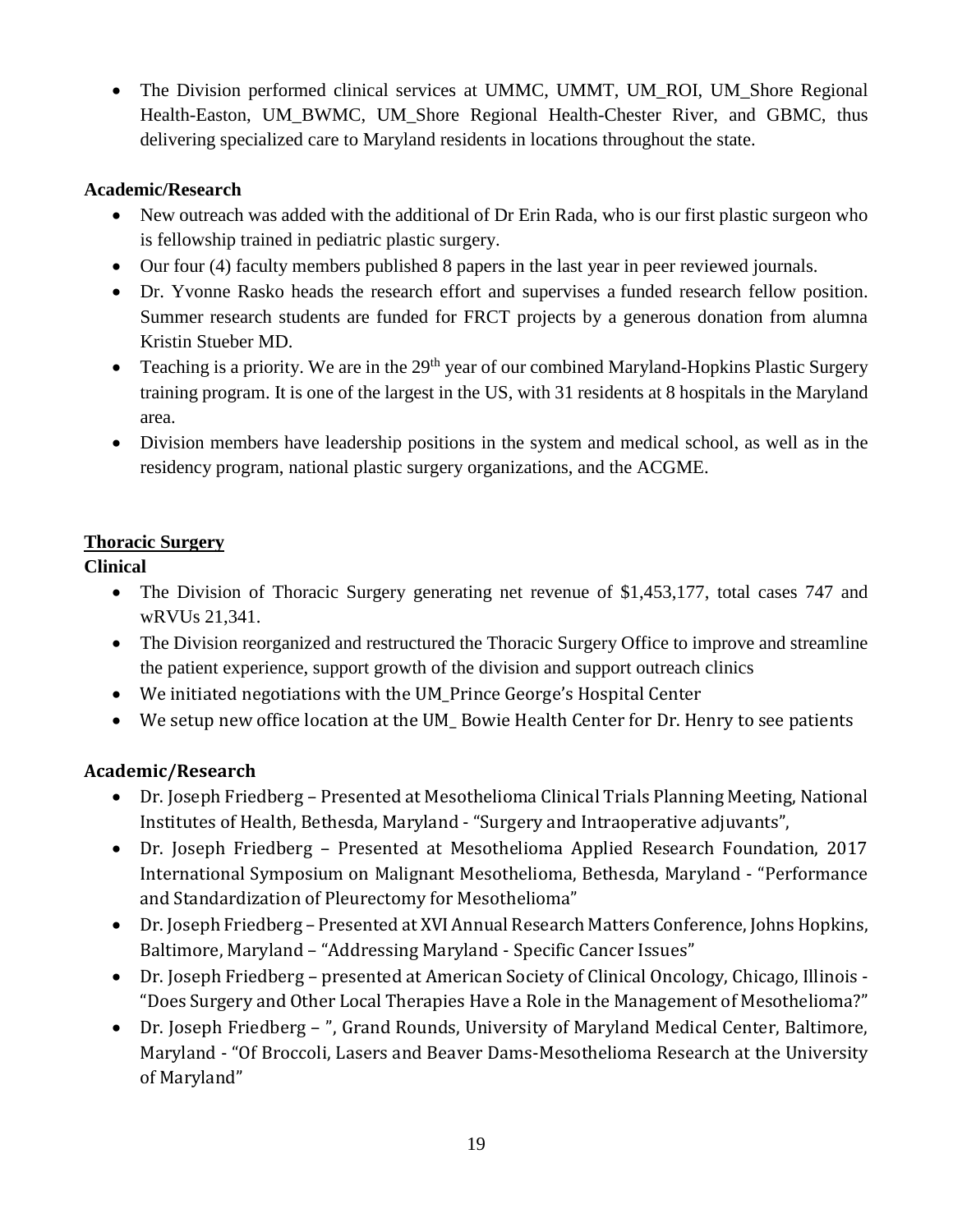- Dr. Joseph Friedberg Grand Rounds, MedStar Harbor Hospital, Baltimore, Maryland "Surgery for Mesothelioma"
- Dr. Joseph Friedberg Grand Rounds, Cleveland Clinic, Cleveland, Ohio "Surgery for Mesothelioma"
- Dr. Joseph Friedberg Grand Rounds, University of Maryland Medical Center, Baltimore, Maryland "Surgery for Mesothelioma"
- Dr. Joseph Friedberg 8th Annual Evaluation and Management of Pleural Disease, Johns Hopkins University, Baltimore, Maryland - "Updates in Malignant Pleural Mesothelioma",
- Dr. Joseph Friedberg American Thoracic Society Conference, San Diego, California "State of the Art: Lung Cancer in 2018"
- Dr. Joseph Friedberg 14th International Conference of the International Mesothelioma Interest Group, Ottawa, Canada - "Surgical Palliation"
- Dr. Joseph Friedberg presented at 41st Annual Meeting of the Japan Society for Respiratory Endoscopy, Tokyo, Japan - "Lung-sparing Surgery for Malignant Pleural Mesothelioma"
- Encarnacion CO, Stewart SJ, Henry GL, **Carr SR** presented at ISMICS 18th Annual Scientific Meeting. June 2018. Vancouver, Canada. – "Perception and Barriers to Robotic Simulation Training During Surgical Residency"
- Cannon-Albright LA, Akerley W, **Carr SR –** presented at IASLC 19th World Conference on Lung Cancer. September 2018. Toronto, Canada – "Population-Based Relative Risks for Lung Cancer Based on Complete Family History of Lung Cancer"
- Dr. Shamus Carr presented at AATS 98th Annual Meeting. April 2018. San Diego, CA "Outcomes and Risk Factors for 30 Day Mortality After Decortication for Empyema"
- Dr. Shelby Stewart presented at the Annual Women's Conference at St Joseph Medical Center
- Dr. Shelby Stewart WTS Intuitive Robotic Fellowship Award
- Co-Principal Investigator: Shamus R Carr, MD
	- The Maryland TERPS (Training, Education for Robotic Performance with Simulation) Intuitive Surgical

September 10, 2016-January 1, 2019

\$535,000

Goal: Simulator training for residents and attending surgeons to acquire, evaluate, and maintain robotic skills

- Co Investigator: Joseph Friedberg, MD Project title National Mesothelioma Virtual Bank (NMVB) – University of Pittsburg Funding - \$114,898 Start date 09/01/17 End date 08/31/2019
- Co-Investigator: Joseph Friedberg Project Title – Prospective Validation of Diagnostic, Prognostic and Predictive Molecular Tests in MPM – Brigham and Women's Hospital Funding - \$22,680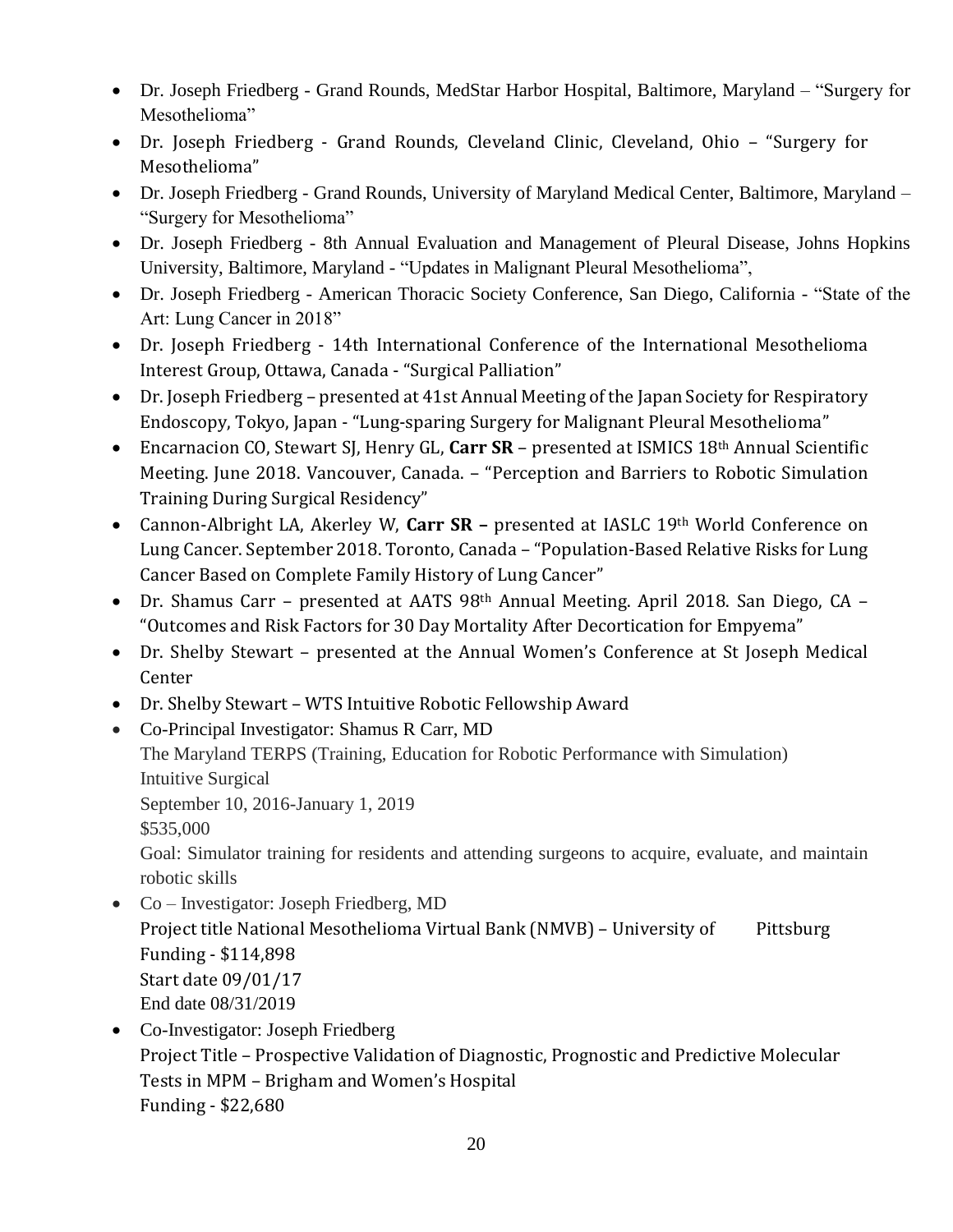Start date 8/14/17 End date: 7/31/19

### **Marketing**

- Dr. Whitney Burrows Won Physician of the Year 2018
- Dr. Whitney Burrows Won "The Golden Apple" Teacher of the Year Award in 2018
- Dr. Whitney Burrows Won "University of Maryland General Surgery Residency" Junior Teaching Award in 2018
- Dr. Whitney Burrows Featured in Fall 2017 "University of Maryland Medicine Rounds"
- Dr. Whitney Burrows Facebook Live –"Esophageal Cancer"
- Melissa Culligan nominated for Excellence and Innovation through Research
- Updated the webpage to include all the clinical locations where our MDS see patients.
- Discussing ways to market our new process of using Telemedicine with our patients (new consults and post-operative patients).
- Awaiting approval to spotlight published articles written by Dr. Friedberg, Dr. Burrows and Dr. Carr
- Focus on expanding the Mesothelioma Clinical Trials Program
- Marketing focus on the following programs: Telemedicine, Esophageal Cancer, Emphysema Program, Chest Wall Deformity Program, Mesothelioma Clinical Trials Program
- Meso Awareness Facebook Post featuring Melissa Culligan and Colleen Norton
- Dr. Joseph Friedberg Featured in video on University of Maryland Medical Center website "Lung-Sparing Surgery for Mesothelioma"
- Dr. Joseph Friedberg featured in Survivor Net videos

## **Transplant Surgery**

## **Clinical**

- The Division of Transplant Surgery generating net revenue of \$5,144,808, total cases 1,183 and wRVUs 72,622.
- $\bullet$  Our program is the 3<sup>rd</sup> largest liver transplant program in US
- $\bullet$  Our program is the 3<sup>rd</sup> largest pancreas transplant program in US
- $\bullet$  Our program is the 6<sup>th</sup> largest overall (Transplant) program in the US
- Ranked #1 Liver transplant program in US for medical excellence and patient safety by Care Chex Quality Rating System
- $\bullet$  Performed transplant program's 1<sup>st</sup> successful pediatric liver transplant as collaboration between surgery, pediatrics, and anesthesia

## **Academic/Research**

 Dr. Bromberg – NIH U01 – "U Maryland Mid-Atlantic APOLLO Research Network Omic and Clinical Center"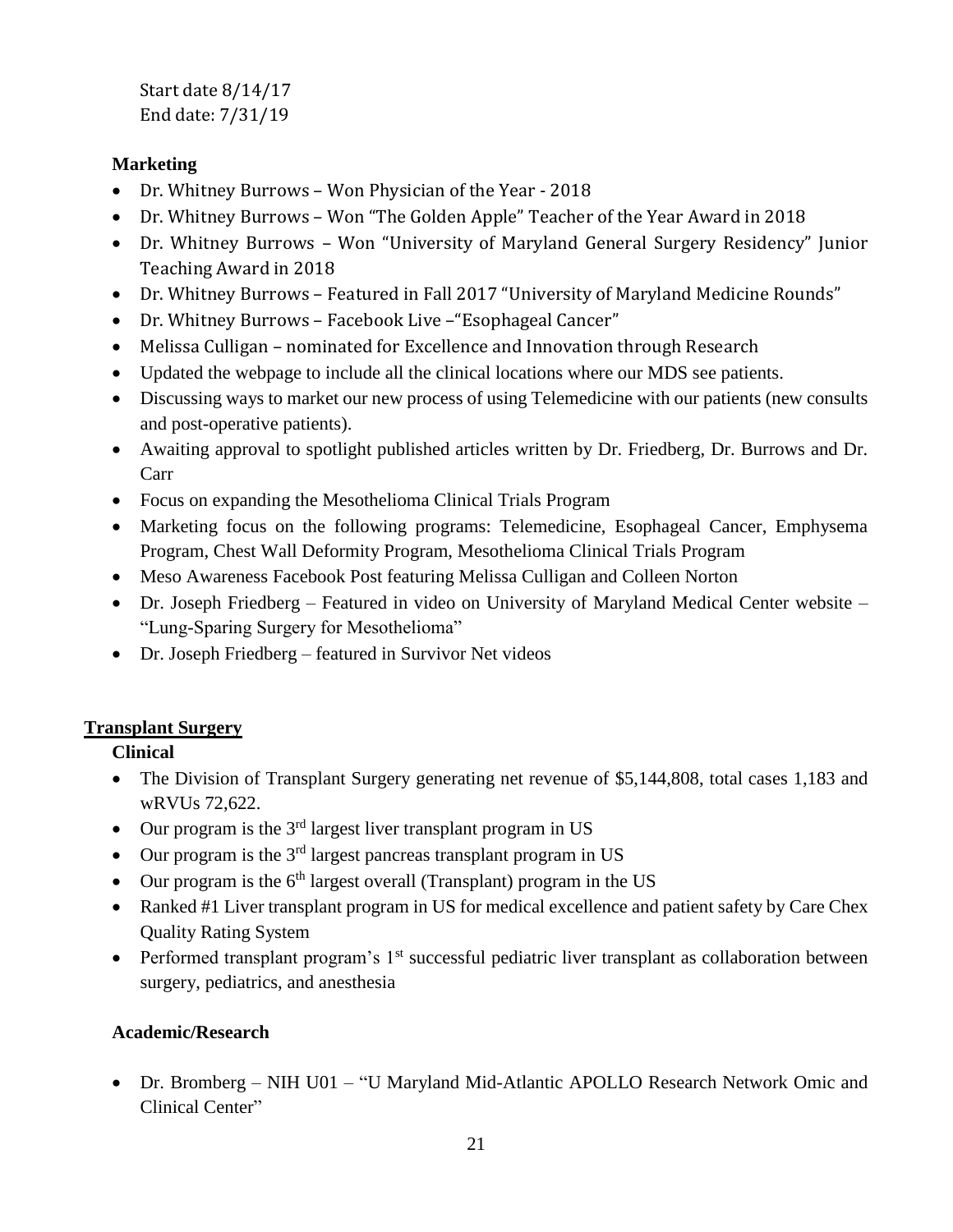- Performed transplant program's  $1<sup>st</sup>$  HIV positive donor to recipient kidney transplant as part of multi-center clinical trial and supported by recent federal legislation permitting this practice (HOPE Act)
- Performed transplant program's  $1<sup>st</sup>$  normothermic liver perfusion liver transplant as part of innovation new national trial allowing better preservation of organs (OrganOx)

## **Urology**

**Clinical**

• The Division of Urology generating net revenue of \$2,161,751, total cases 1,481 and wRVUs 23,652.

## **Academic/Research**

- The Division of Urology ranked #23 nationally by U.S. News, highest ranked program in the medical center
- Dr. Siddiqui promoted to associate professor
- Dr. Siddiqui received the young investigator award from the Society for Basic Urological Research
- Dr. Siddiqui made co-head of the bladder cancer chapter in "Operative Standards for Cancer Surgery" published by American College of Surgeons
- Dr. Siddiqui published 5 papers including a video in NEJM.

## **Vascular Surgery**

## **Clinical**

- The Division of Vascular Surgery generating net revenue of \$2,814,579, total cases 1,737 and wRVUs 40,977.
- The Division of Vascular Surgery opened the Office Based Laboratory in the 419 W. Redwood Building in April, 2018. The Open House was on July 18, 2018 and was well attended. Dean Reece, Dr. Sarkar and Mayor Pugh all spoke at the event. The goal is to move lower acuity cases out of the main operating room and perform them in a less invasive office base laboratory setting. We performed 34 cases in FY18.
- The Division of Vascular Surgery added a Physician Service Contract with St. Agnes Hospital.
- The Division of Vascular Surgery added a vascular practice and vascular laboratory at the new UM\_Specialty Care at Pembrooke Square in Waldorf, MD
- The Division of Vascular Surgery expanded the vascular services at Hanover Hospital in Hanover, PA.
- The Division of Vascular Surgery added a Physician Service Contract as Medical Director of the Bon Secours Vascular Laboratory.

## **Academic/Research**

 Dr. Thomas Monahan – NHLBI (new R01 grant) – "The effect of Myristolated alanine-rich C Kinase Substrate (MARCKS) on kinase interacting with stathmin (KIS) in differential proliferation of vascular…"